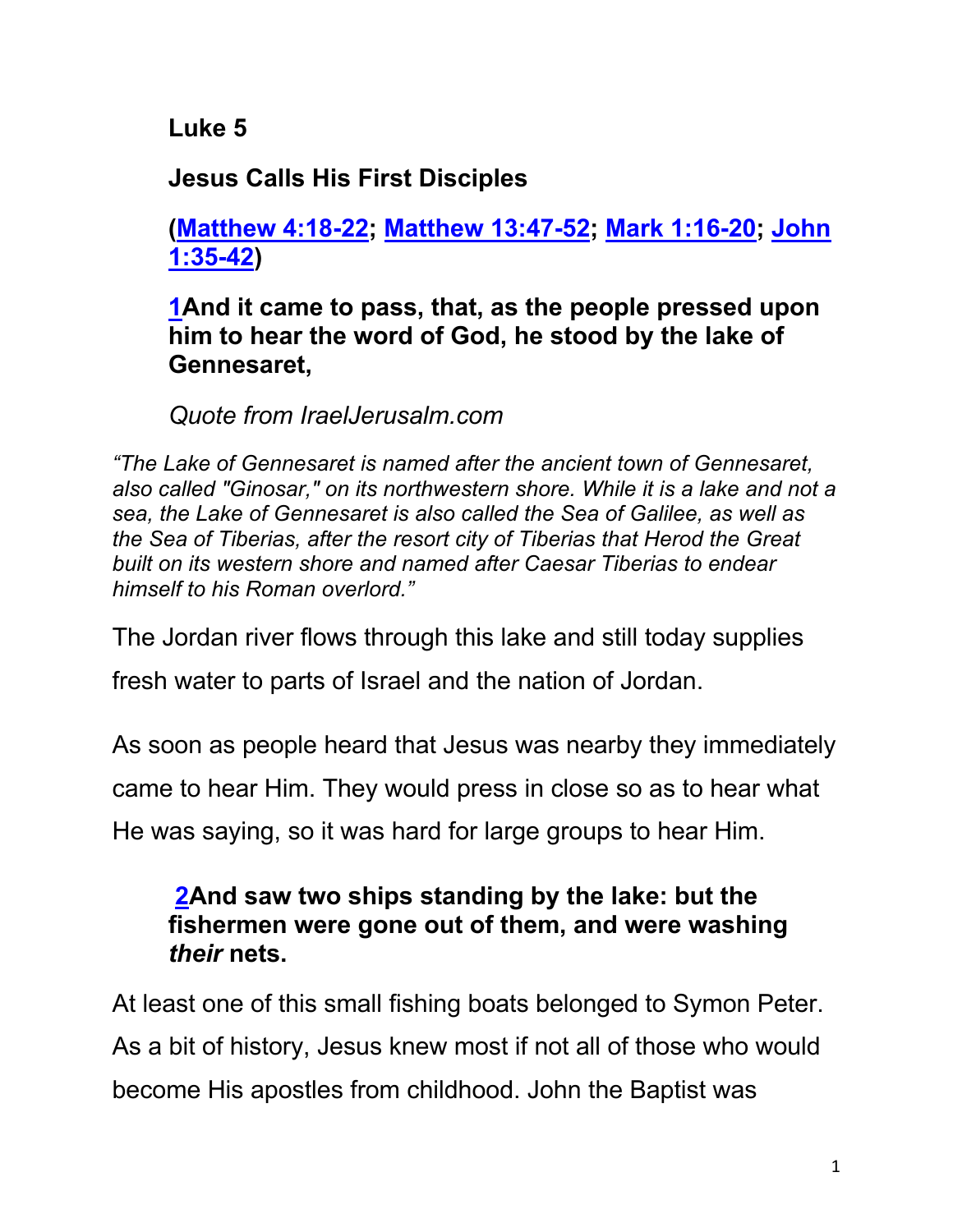Jesus's cousin and they were all from the same general area, so knowing them all was certainly not beyond reason.

When Jesus asked to use the boat, it was not to a stranger, Jesus had already healed Symon Peter's mother in law, so they were not strangers.

It was Symon and his partners; James and John (Sons of Zebedee) that were washing their nets after a failed nights fishing.

## **3And he entered into one of the ships, which was Simon's, and prayed him that he would thrust out a little from the land. And he sat down, and taught the people out of the ship.**

It was common practice for the one teaching even in synagogue that He would sit down to teach, and Jesus did likewise.

## **4Now when he had left speaking, he said unto Simon, Launch out into the deep, and let down your nets for a draught.**

The draught is a "catching of fish" or a "load of fish". So, Christ tells Symon to let down his nets not in hopes of finding fish but a predetermination of that Symon is going to catch fish.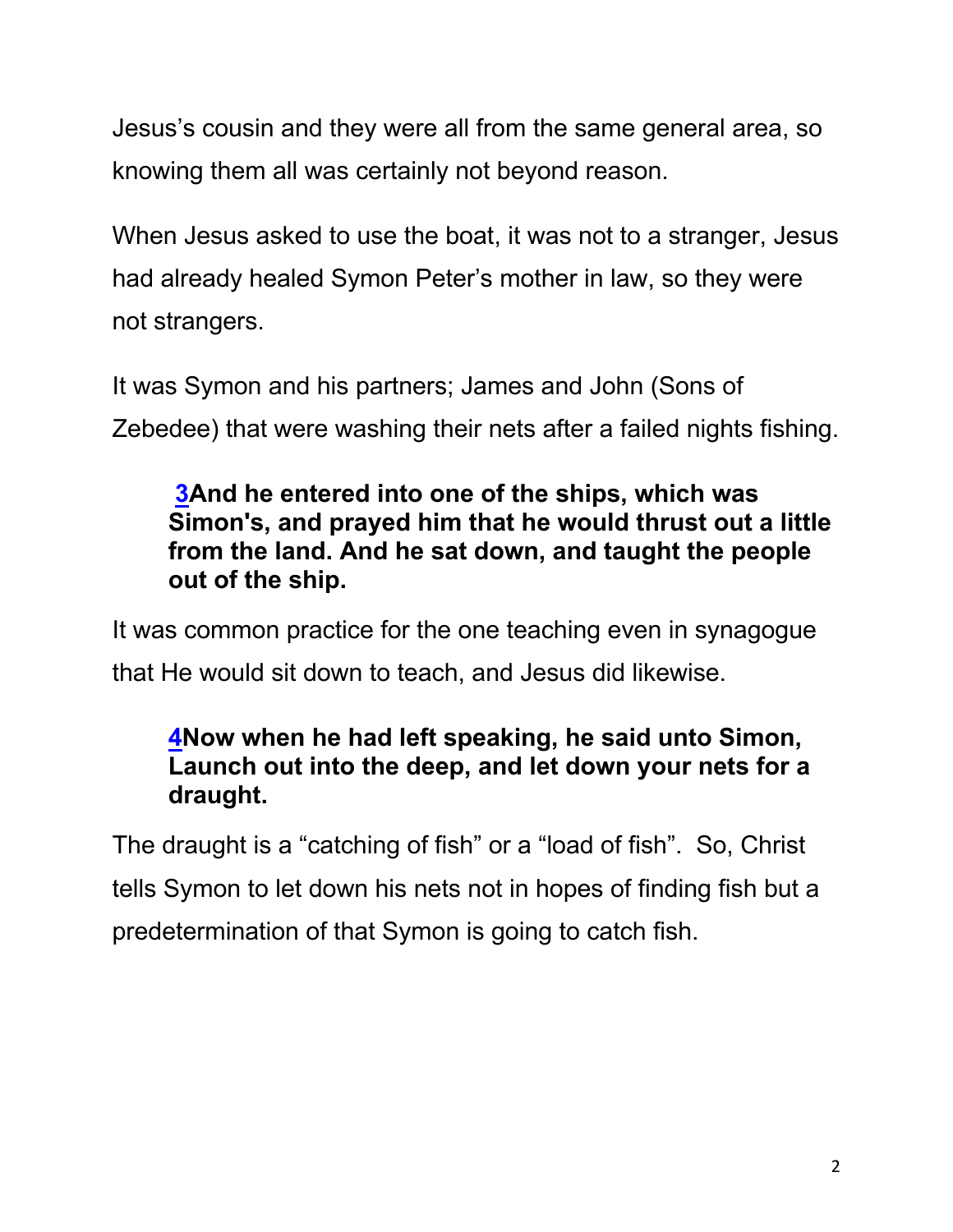## **5And Simon answering said unto him, Master, we have toiled all the night, and have taken nothing: nevertheless at thy word I will let down the net.**

In this verse the flesh speaks first then the spirit speaks all within Symon. The flesh complains but the spirit is obedient. This battle between the flesh and the spirit within non-believers is the conflict between the inherent design God put within all humans and that is the conscience that knows by default right from wrong.

> *Romans 2: 14For when the Gentiles, which have not the law, do by nature the things contained in the law, these, having not the law, are a law unto themselves: 15Which shew the work of the law written in their hearts, their conscience also bearing witness, and their thoughts the mean while accusing or else excusing one another;) 16In the day when God shall judge the secrets of men by Jesus Christ according to my gospel.*

This law written on the heart of all humans can be ignored and with continued abuse can become so calloused that it is virtually unusable. Even those that have accepted Christ as Lord can so abuse the spirit that the spirit falls to the will of the flesh.

#### *Matthew 26: 41Watch and pray, that ye enter not into temptation: the spirit indeed is willing, but the flesh is weak.*

The flesh must be controlled by the Spirit, otherwise we fall into sin. The Spirit directed by the Holy Spirit knows the right thing to do, but the flesh is demanding and whines constantly about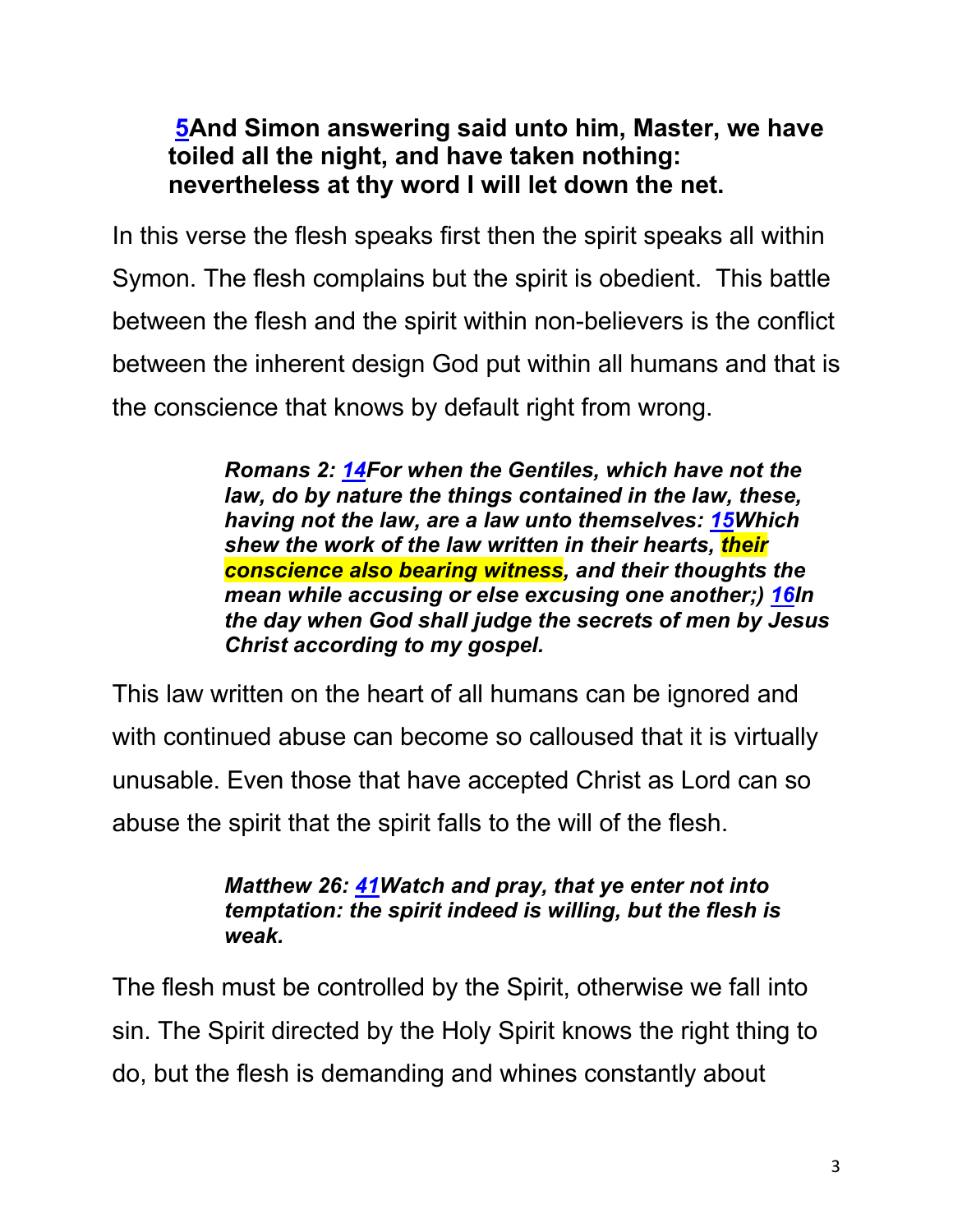wanting this or that. The Spirit directed by God must have the final say and direct the flesh.

**6And when they had this done, they inclosed a great multitude of fishes: and their net brake.7And they beckoned unto** *their* **partners, which were in the other ship, that they should come and help them. And they came, and filled both the ships, so that they began to sink.**

It was Jesus's will that these men see the potential of what was to be the Church. They could see what they had done with fish and nets and soon Jesus would tell them to change their focus from fish to men. Did Jesus speak to the fish? Did He speak to men? In that moment somehow Jesus knew that the fish would obey Him as did the men.

#### *Luke 5:10And so was also James, and John, the sons of Zebedee, which were partners with Simon. And Jesus said unto Simon, Fear not; from henceforth thou shalt catch men.*

The case to be made is that there are those that are willing and there are those that are not. There are those willing to share the Good News with others and of those others there are some willing to accept the Good News and others who are not willing to accept the Good News, the Free Gift of Salvation. There are some that believe a lie from cults and religious charlatans, that are deceived by those that claim to represent God. Jesus and the Apostles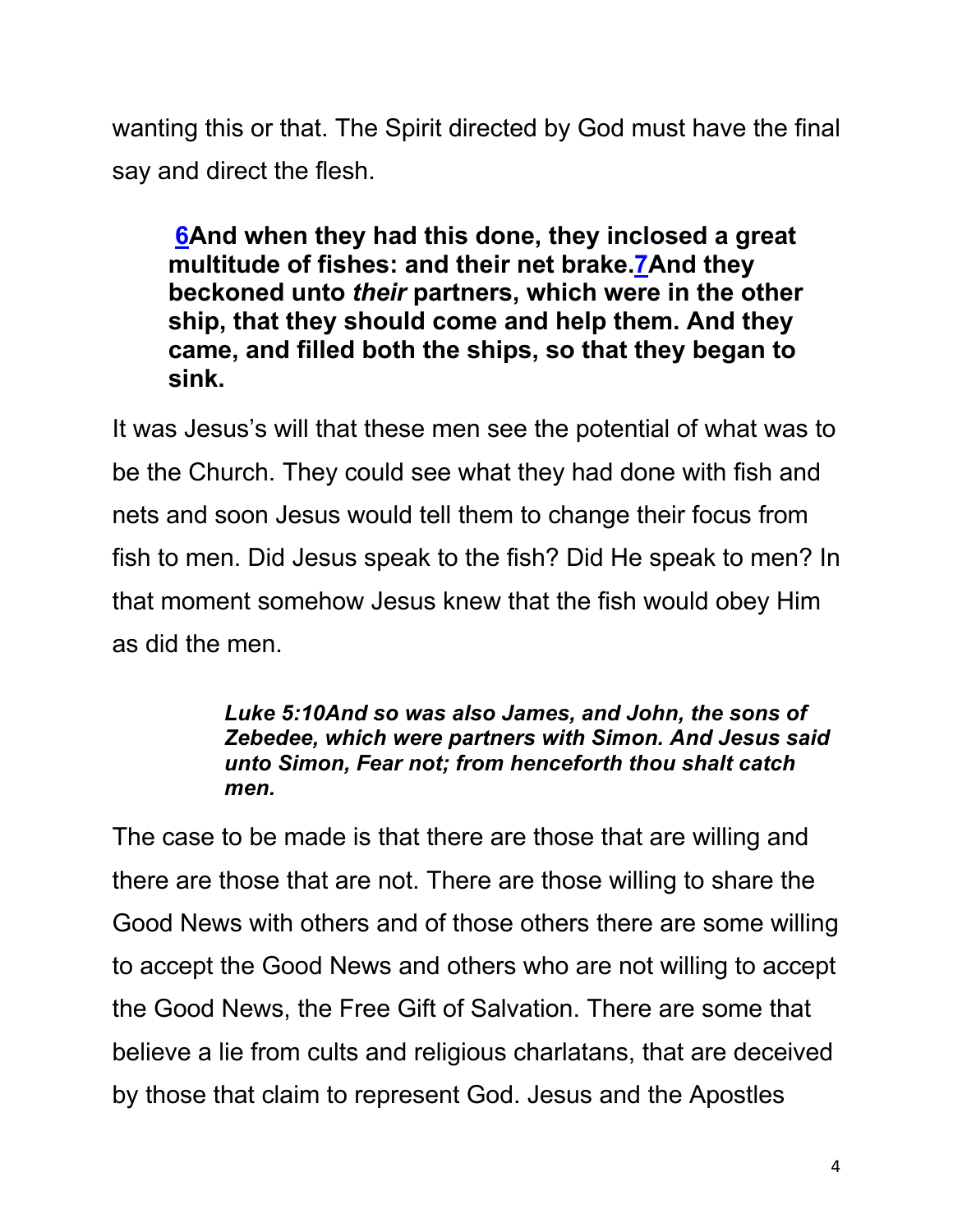warned about these repeatedly. It is these false teachers that are doing Satan's bidding and will suffer for their lies.

Paul warned;

*Acts 20:29 For I know this, that after my departure savage wolves will come in among you, not sparing the flock.*

Christ warned;

*Matthew 7:15 15Beware of false prophets, which come to you in sheep's clothing, but inwardly they are ravening wolves. 16Ye shall know them by their fruits. Do men gather grapes of thorns, or figs of thistles? 17Even so every good tree bringeth forth good fruit; but a corrupt tree bringeth forth evil fruit. 18A good tree cannot bring forth evil fruit, neither can a corrupt tree bring forth good fruit. 19Every tree that bringeth not forth good fruit is hewn down, and cast into the fire. 20Wherefore by their fruits ye shall know them.*

Notice in Matthew 7:20 we are not given authority to judge anyone God has already judged Sin. We are however given the ability to be fruit inspectors. We can with the understanding of God's Word see whether fruit is good or bad and that is far as we are allowed to go. Once you see either good or bad fruit then God gives us understanding as to how to deal with that person.

God warned through Jeremiah; *Jeremiah 23:1 Woe be unto the pastors that destroy and scatter the sheep of my pasture! saith the LORD.*

**8When Simon Peter saw** *it***, he fell down at Jesus' knees, saying, Depart from me; for I am a sinful man, O Lord.**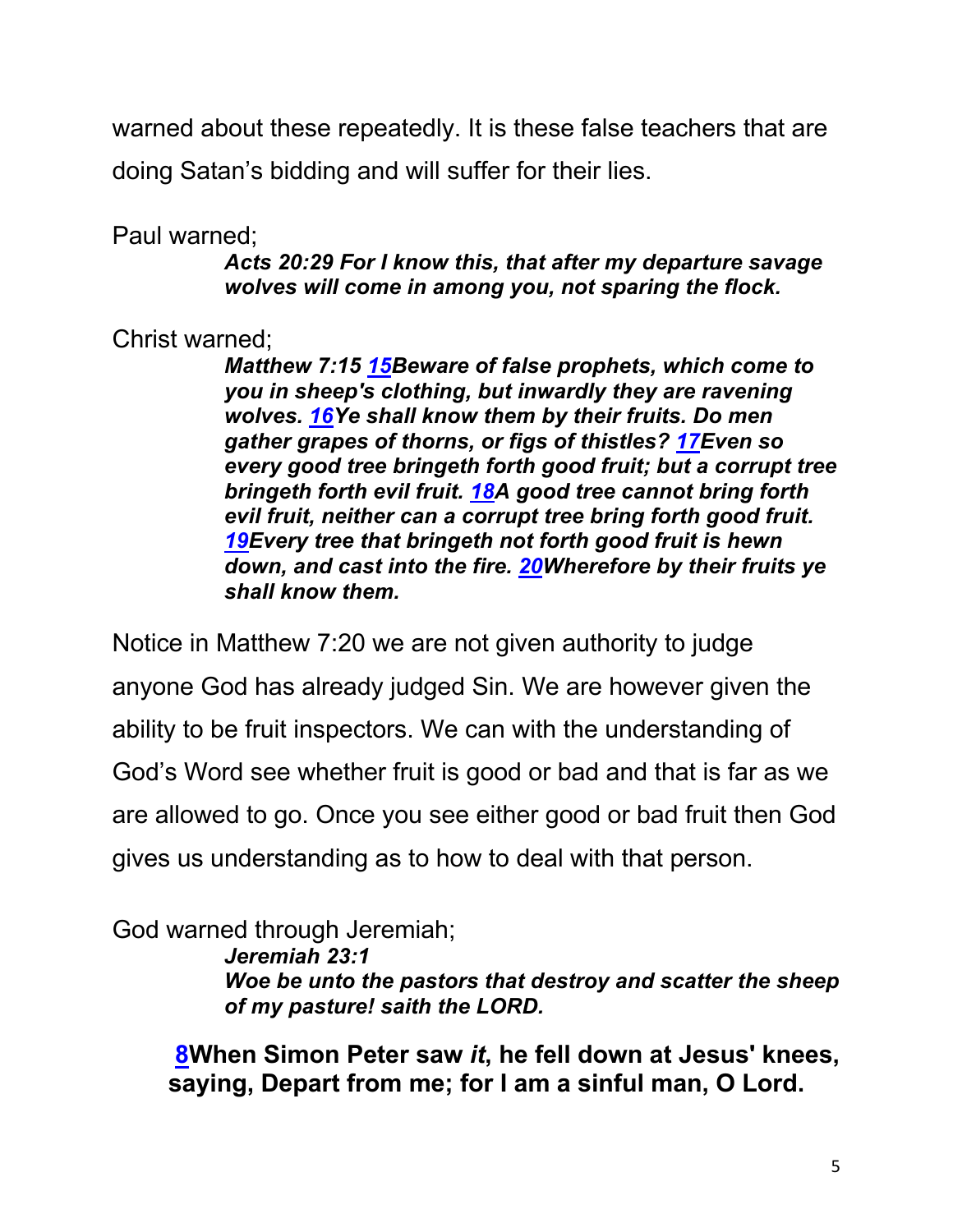For Simon it took catching some fish; that in his flesh he did not want to be obedient to Christ but his feeble spirit prevailed. Even as frail as Simon's spirit was at this time, it had been awoken to the extent that he knew he had to listen to Jesus.

As Christians when we are born again and filled with the Spirit; our dead spirits are awoken and align with the Holy Spirit. It is a journey that we all had to begin, and the flesh will fight continually for dominance. It is the journey of sanctification. But this sanctification cannot be mental assent it must be from a circumcised heart, a heart that believes regardless of what the eye sees and the mind embraces. It is faith and faith is not of our own it is THE GIFT from God to start the entire process of sanctification.

> *Ephesians 2:8 8For by grace are ye saved through faith; and that not of yourselves: it is the gift of God: 9Not of works, lest any man should boast. 10For we are his workmanship, created in Christ Jesus unto good works, which God hath before ordained that we should walk in them.*

When Symon is born again everything will change for him. Yet he nor anyone else could be truly born again until Jesus died and rose from the grave. At that point all that Symon had learned from Jesus took hold in his heart, as it was circumcised and the process of sanctification began.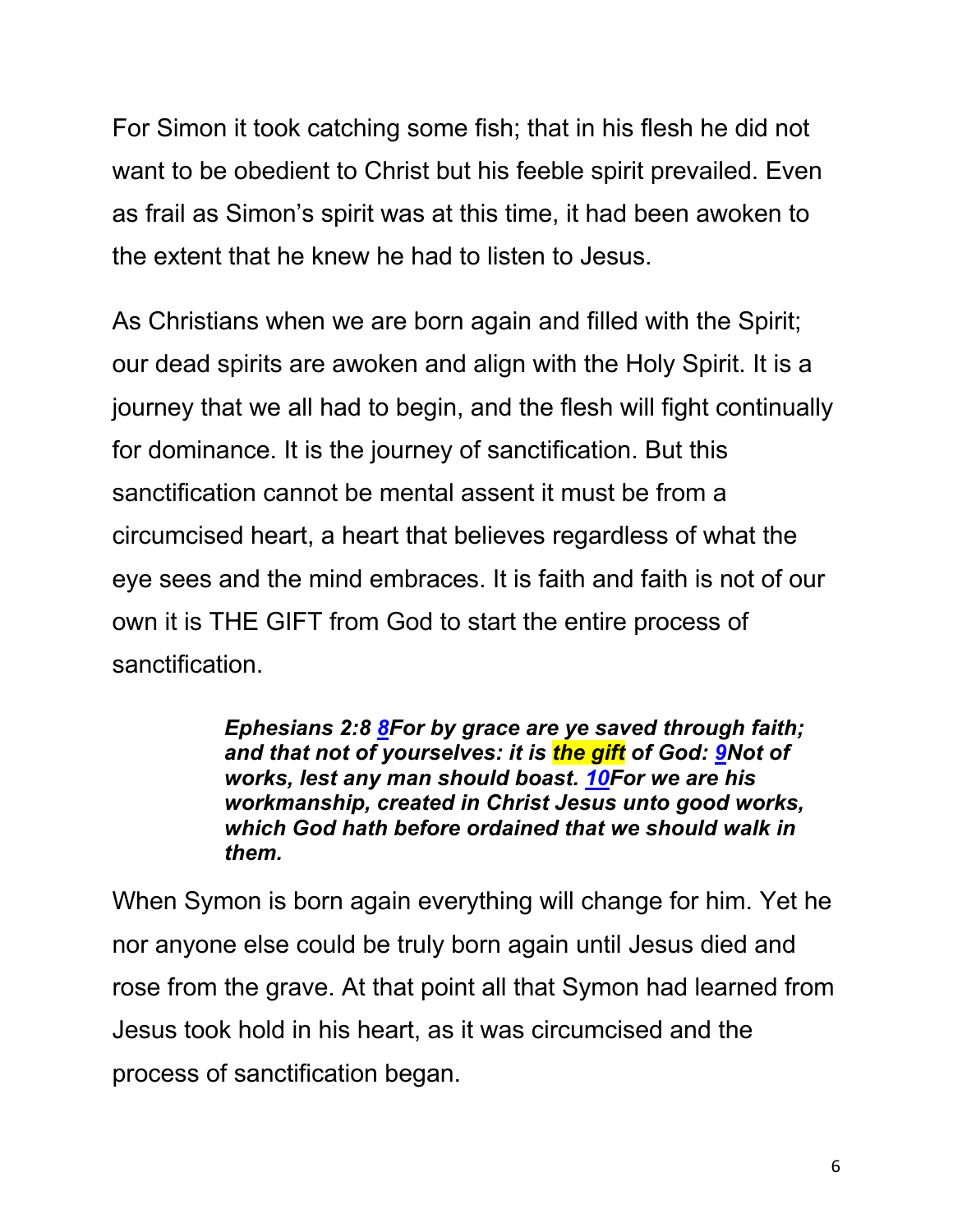In God's eyes the moment we are saved we are Sanctified and Justified not by our works but solely based on the Blood of Christ. Yet the sanctification (which is walking more like Christ each day of our lives) during our walk in this life with Jesus is an ever growing, ever improving walk; day by day, week by week, month by month but in reality, it is second by second. When God looks at us, He sees His Son Jesus, completely justified, completely sanctified through obedience to God's Word.

So, how important is it to be **obedient** as it relates to sanctification? Next to Salvation it may be the most important thing we do daily.

Symon was obedient to Jesus when it came to fishing; how much more so when he became a Believer? In all of this, Symon recognized that he was a sinner and needed a savior and somehow in the flesh stirred by the Spirit saw there was a relationship between his friend Jesus of Nazareth and God in Heaven. That full Heart and Spirit revelation of who Jesus really was is yet to come to Symon and the rest of those chosen as disciples and apostles.

**9For he was astonished, and all that were with him, at the draught of the fishes which they had taken: 10And so** *was* **also James, and John, the sons of Zebedee, which were partners with Simon. And Jesus said unto**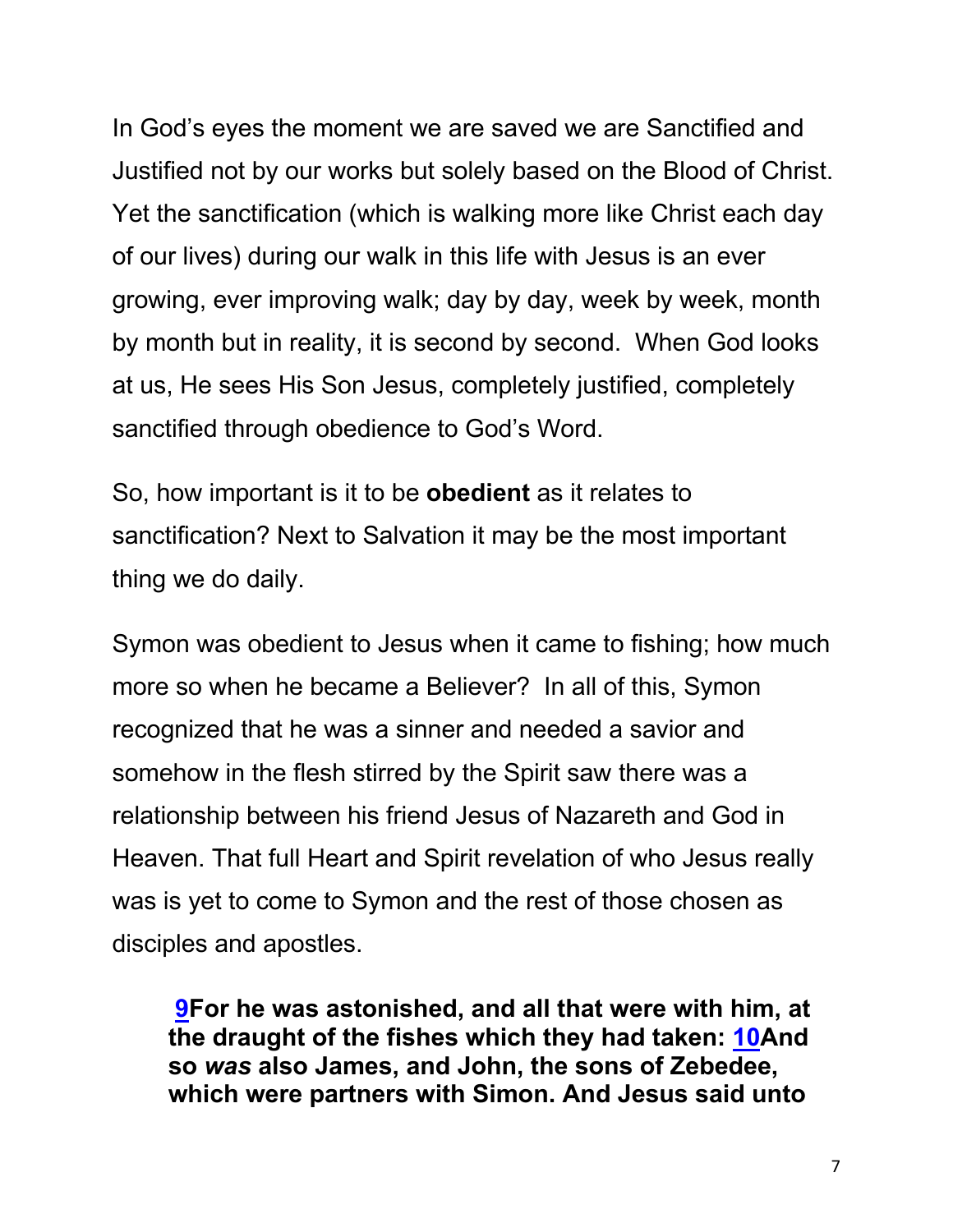**Simon, Fear not; from henceforth thou shalt catch men. 11And when they had brought their ships to land, they forsook all, and followed him.**

"Forsook all and followed Him"; wow all it took was a boat load of fish. What will it take for our loved ones; I submit it usually takes and extraordinary event in their lives, many times life threatening or losing a loved one? What will it take Lord for those we love to come to You?

# **The Leper's Prayer**

**(Leviticus 14:1-32; Matthew 8:1-4; Mark 1:40-45)**

## **12And it came to pass, when he was in a certain city,**

Jesus was still in Galilee at this time, so it would be one of the cities there like Bethsaida or Chorazin according to some commentators.

### **behold a man full of leprosy: who seeing Jesus fell on**  *his* **face, and besought him, saying, Lord, if thou wilt, thou canst make me clean.**

The issue of leprosy was no small matter. It was highly contagious, even infecting inanimate objects like clothing and houses which were either stone of wood. There was no known cure, the only thing that could be done was total separation and isolation from those uninfected. Those afflicted would create their own communities which were of the barest needs met. No one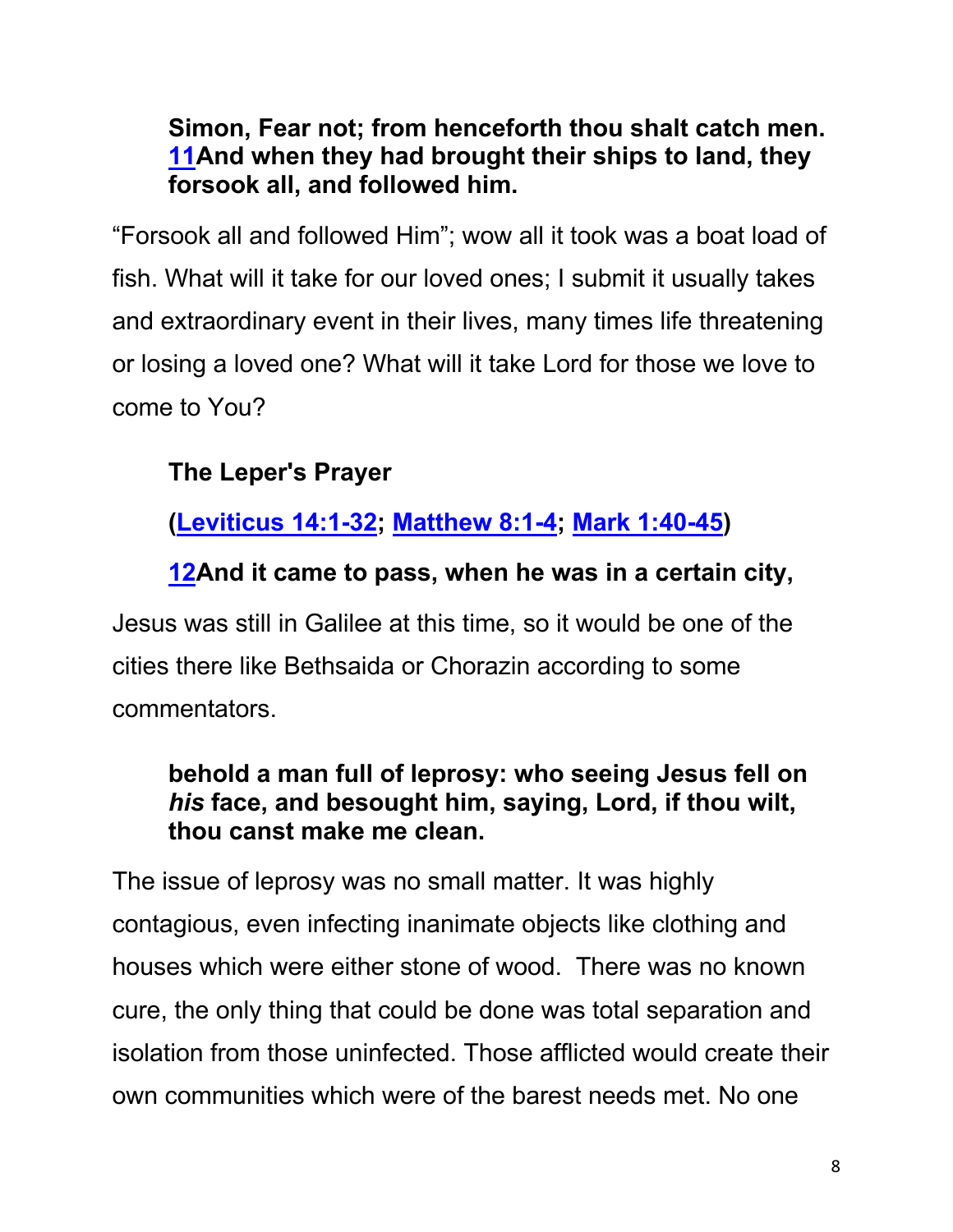would come to their aid lest they too would become infected. Families undoubtedly would leave provisions in a place that their afflicted loved one could retrieve it but there could be no contact.

There is an entire chapter in Leviticus addressing the issue of cleansing both physical and spiritual cleansing from those afflicted with Leprosy. (Leviticus 14)

So, the premise of the issue is a man filled with leprosy; completely covered with sores and usually described as looking like snow; very painful.

The man's response from obviously only hearing of Jesus's power was total humility by falling prostrate on his face. He then addressed Jesus as "Lord"

> *Hebrews 4:10 14Seeing then that we have a great high priest, that is passed into the heavens, Jesus the Son of God, let us hold fast our profession. 15For we have not an high priest which cannot be touched with the feeling of our infirmities; but was in all points tempted like as we are, yet without sin. 16Let us therefore come boldly unto the throne of grace, that we may obtain mercy, and find grace to help in time of need.*

*Phonetic Spelling: (par-rhay-see'-ah) Definition: freedom of speech, confidence Usage: freedom, openness, especially in speech; boldness, confidence.*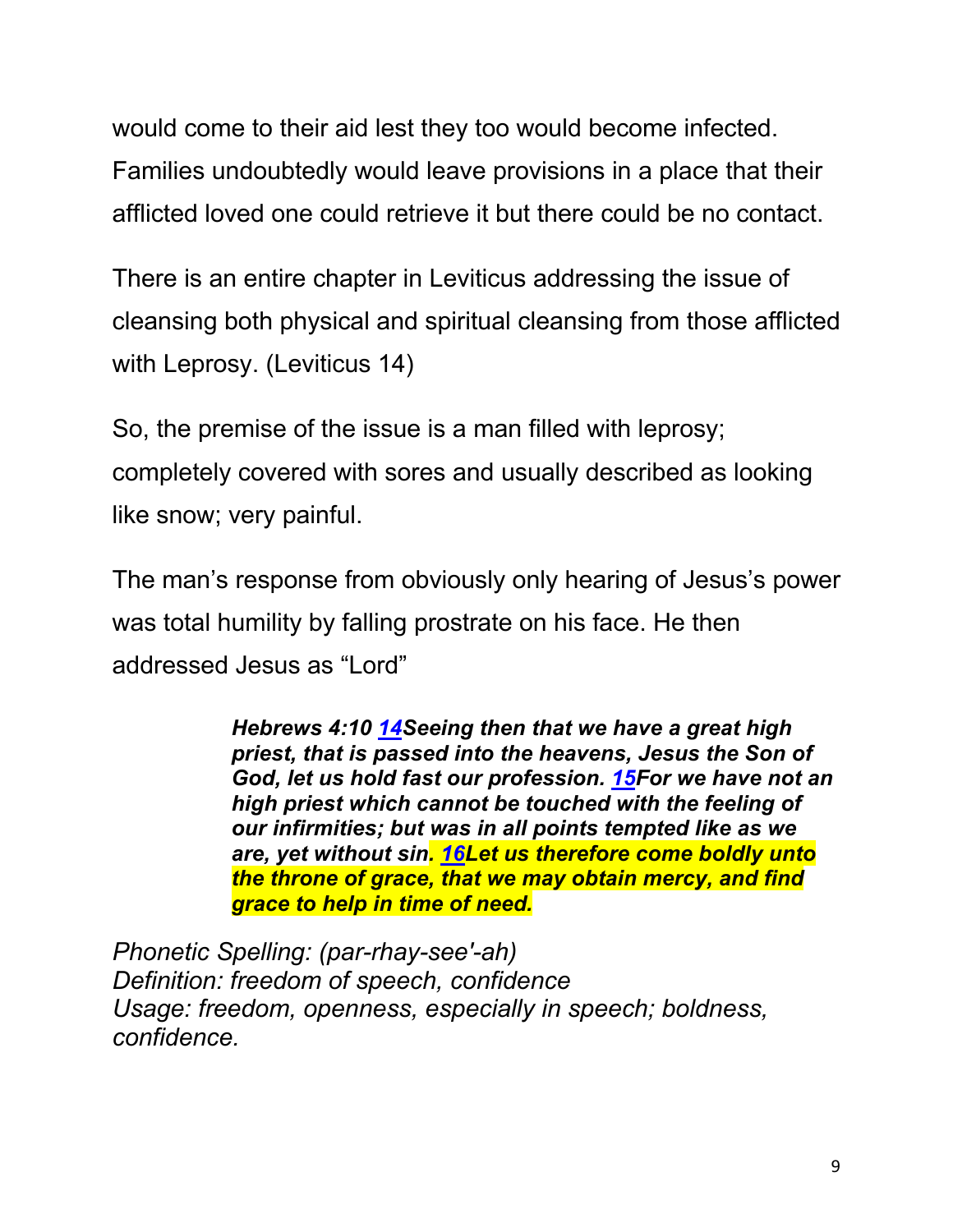Even though this man did not know of this verse he displayed boldness by just coming before Christ. We are called to come in boldness; but with humble and contrite hearts.

> *Isaiah 62:2 For all those things hath mine hand made, and all those things have been, saith the LORD: but to this man will I look, even to him that is poor and of a contrite spirit, and trembleth at my word.*

God is honored by a person's desire to come before His Throne seeking His Grace and Mercy. But as we come, God needs us to understand that He is God and that a flippant or flamboyant approach would not be appreciated. There is a decorum that we should always show; immense respect for our God and not demean our blessing to be in His Presence. That comes from a "contrite spirit" and humbleness realizing: we are sinners; "saved by Faith and that not of ourselves"

> *Ephesians 2:8 8For by grace are ye saved through faith; and that not of yourselves: it is the gift of God: 9Not of works, lest any man should boast.*

**13And he put forth** *his* **hand, and touched him, saying, I will: be thou clean. And immediately the leprosy departed from him. 14And he charged him to tell no man: but go, and shew thyself to the priest, and offer for thy cleansing, according as Moses commanded, for a testimony unto them.**

Do you want to know how difficult it was to be declared clean of Leprosy? All of these steps had to be carried out in the order of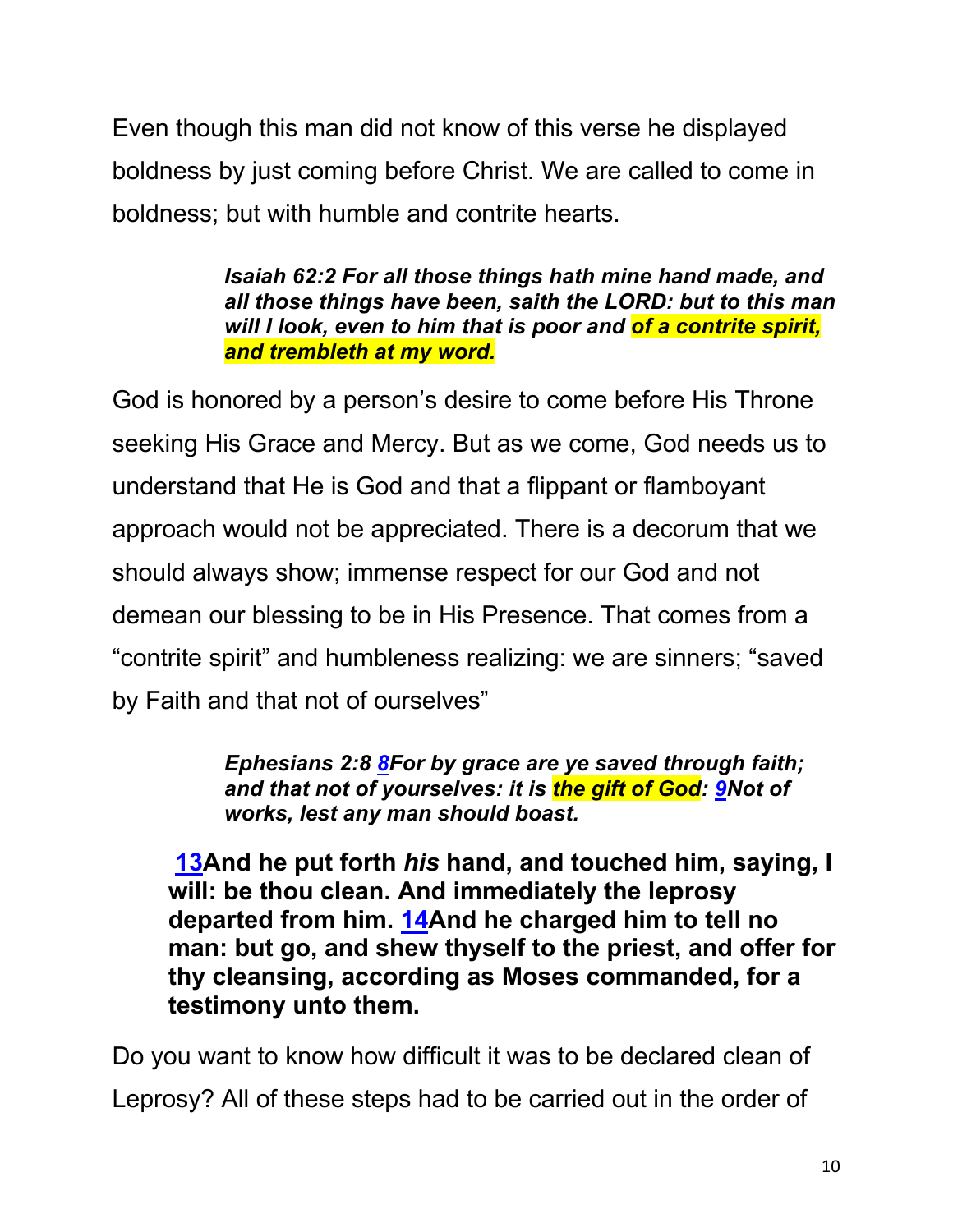the Law, any fault in carrying out this arduous process would halt the declaration of "clean".

> *Leviticus 14: 3And the priest shall go forth out of the camp; and the priest shall look, and, behold, if the plague of leprosy be healed in the leper; 4Then shall the priest command to take for him that is to be cleansed two birds alive and clean, and cedar wood, and scarlet, and hyssop: 5And the priest shall command that one of the birds be killed in an earthen vessel over running water: 6As for the living bird, he shall take it, and the cedar wood, and the scarlet, and the hyssop, and shall dip them and the living bird in the blood of the bird that was killed over the running water: 7And he shall sprinkle upon him that is to be cleansed from the leprosy seven times, and shall pronounce him clean, and shall let the living bird loose into the open field. 8And he that is to be cleansed shall wash his clothes, and shave off all his hair, and wash himself in water, that he may be clean: and after that he shall come into the camp, and shall tarry abroad out of his tent seven days. 9But it shall be on the seventh day, that he shall shave all his hair off his head and his beard and his eyebrows, even all his hair he shall shave off: and he shall wash his clothes, also he shall wash his flesh in water, and he shall be clean.*

> *10And on the eighth day he shall take two he lambs without blemish, and one ewe lamb of the first year without blemish, and three tenth deals of fine flour for a meat offering, mingled with oil, and one log of oil. 11And the priest that maketh him clean shall present the man that is to be made clean, and those things, before the LORD, at the door of the tabernacle of the congregation: 12And the priest shall take one he lamb, and offer him for a trespass offering, and the log of oil, and wave them for a wave offering before the LORD: 13And he shall slay the lamb in the place where he shall kill the sin offering and the burnt offering, in the holy place: for as the sin offering is the priest's, so is the trespass offering: it is most holy: 14And*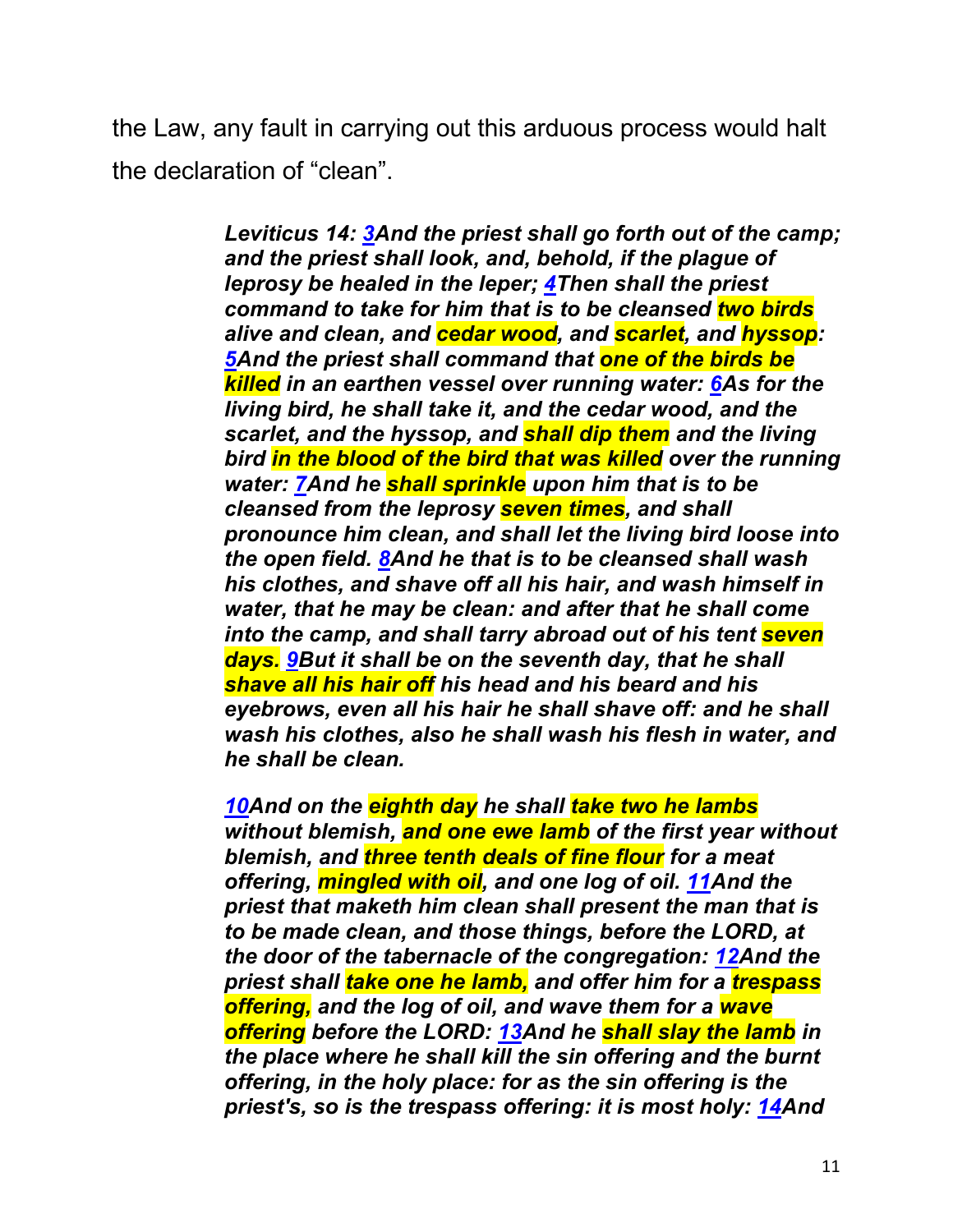*the priest shall take some of the blood of the trespass offering, and the priest shall put it upon the tip of the right ear of him that is to be cleansed, and upon the thumb of his right hand, and upon the great toe of his right foot: 15And the priest shall take some of the log of oil, and pour it into the palm of his own left hand: 16And the priest shall dip his right finger in the oil that is in his left hand, and shall sprinkle of the oil with his finger seven times before the LORD: 17And of the rest of the oil that is in his hand shall the priest put upon the tip of the right ear of him that is to be cleansed, and upon the thumb of his right hand, and upon the great toe of his right foot, upon the blood of the trespass offering: 18And the remnant of the oil that is in the priest's hand he shall pour upon the head of him that is to be cleansed: and the priest shall make an atonement for him before the LORD. 19And the priest shall offer the sin offering, and make an atonement for him that is to be cleansed from his uncleanness; and afterward he shall kill the burnt offering: 20And the priest shall offer the burnt offering and the meat offering upon the altar: and the priest shall make an atonement for him, and he shall be clean.*

*21And if he be poor, and cannot get so much; then he shall take one lamb for a trespass offering to be waved, to make an atonement for him, and one tenth deal of fine flour mingled with oil for a meat offering, and a log of oil; 22And two turtledoves, or two young pigeons, such as he is able to get; and the one shall be a sin offering, and the other a burnt offering. 23And he shall bring them on the eighth day for his cleansing unto the priest, unto the door of the tabernacle of the congregation, before the LORD. 24And the priest shall take the lamb of the trespass offering, and the log of oil, and the priest shall wave them for a wave offering before the LORD: 25And he shall kill the lamb of the trespass offering, and the priest shall take some of the blood of the trespass offering, and put it upon the tip of the right ear of him that is to be cleansed, and upon the thumb of his right hand, and upon the great toe of his right foot: 26And the priest shall pour of the oil into the palm of his own left hand: 27And the priest shall sprinkle with his right*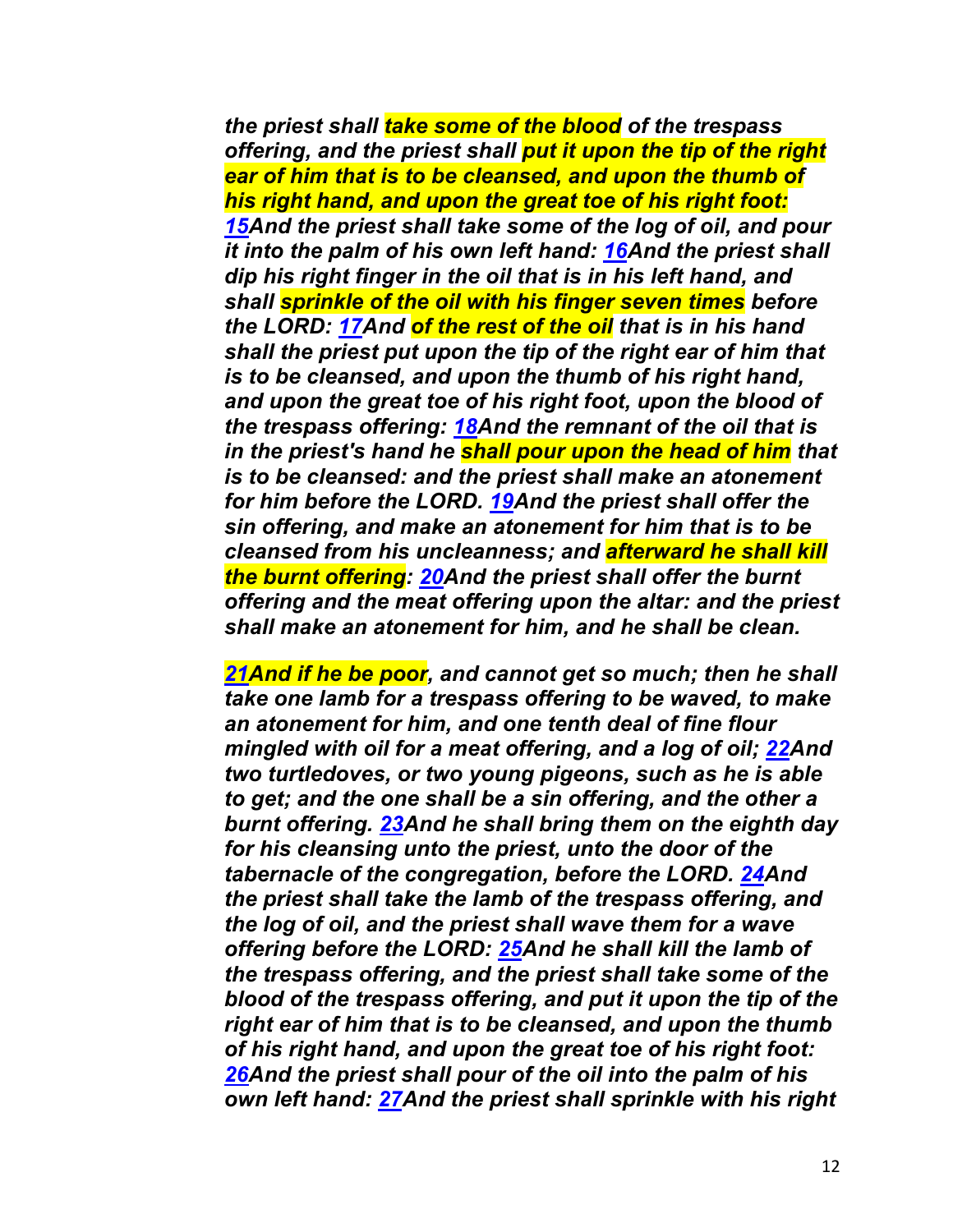*finger some of the oil that is in his left hand seven times before the LORD: 28And the priest shall put of the oil that is in his hand upon the tip of the right ear of him that is to be cleansed, and upon the thumb of his right hand, and upon the great toe of his right foot, upon the place of the blood of the trespass offering: 29And the rest of the oil that is in the priest's hand he shall put upon the head of him that is to be cleansed, to make an atonement for him before the LORD. 30And he shall offer the one of the turtledoves, or of the young pigeons, such as he can get; 31Even such as he is able to get, the one for a sin offering, and the other for a burnt offering, with the meat offering: and the priest shall make an atonement for him that is to be cleansed before the LORD. 32This is the law of him in whom is the plague of leprosy, whose hand is not able to get that which pertaineth to his cleansing.*

How challenging was it to be a leper and be healed and be called clean? Would you prefer to live under the Law or live under Grace, Mercy and Love as we do under the New Covenant through the Blood of Christ Jesus?

The idea that Jesus actually touched the leper, shines light on Jesus Godhood. He is beyond the touch of this illness, not only knowing fully what it is and how it works and exercises His authority as the Son of God of God over the human body that came humbly seeking a specific response.

The request is received by Christ and His response is*;*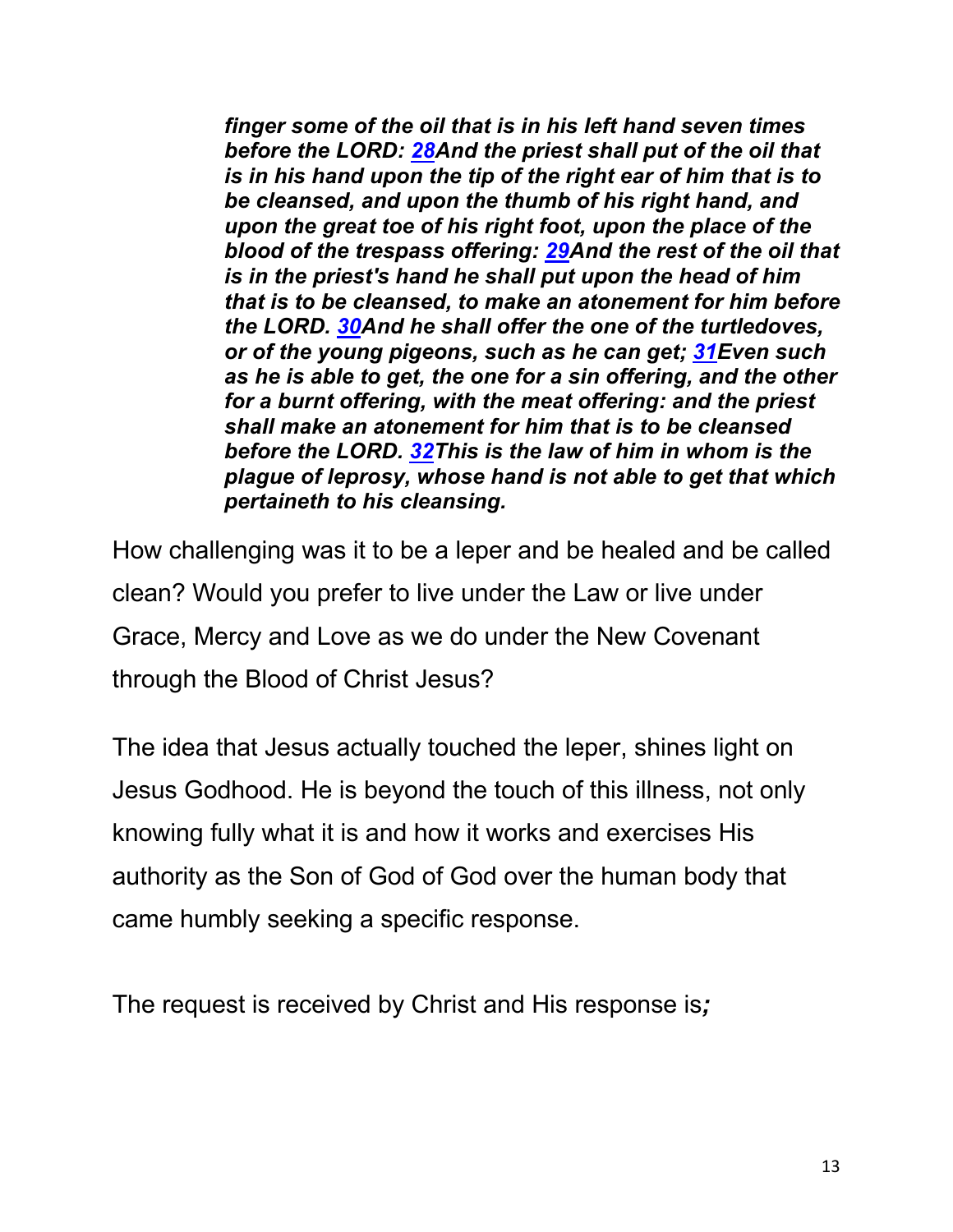*"I will; be thou clean".* In this case, Jesus responded by healing this man. The question always come up; why this man and not the person I prayed for?

I would submit that it all comes down to God's Will, His Perfect Will if you would. It may be the most difficult thing we could ever ask for and that is God's Will take preference over our desire or will. When we have a loved one that is sick or even ourselves and we pray for a healing; coming humbly with a contrite spirit before the throne of God but coming in fact in boldness, we are asking God for something that we want to happen. I believe it is important in that request to acknowledge that He will not violate His Will in any matter. He gives us free will, and when our free will comes face to face with God's Will He can only carry out His Will. If God is willing to change His Will and do what we ask, then it is not His Perfect Will that He changes but it is His Permissive Will.

We can plead with God to save someone and if it does not violate His Perfect Will He may well agree. How hard is it to say the words, "but not my will but your will be done?" Those words are from the Son of God;

> *Luke 22:42Saying, Father, if thou be willing, remove this cup from me: nevertheless not my will, but thine, be done.*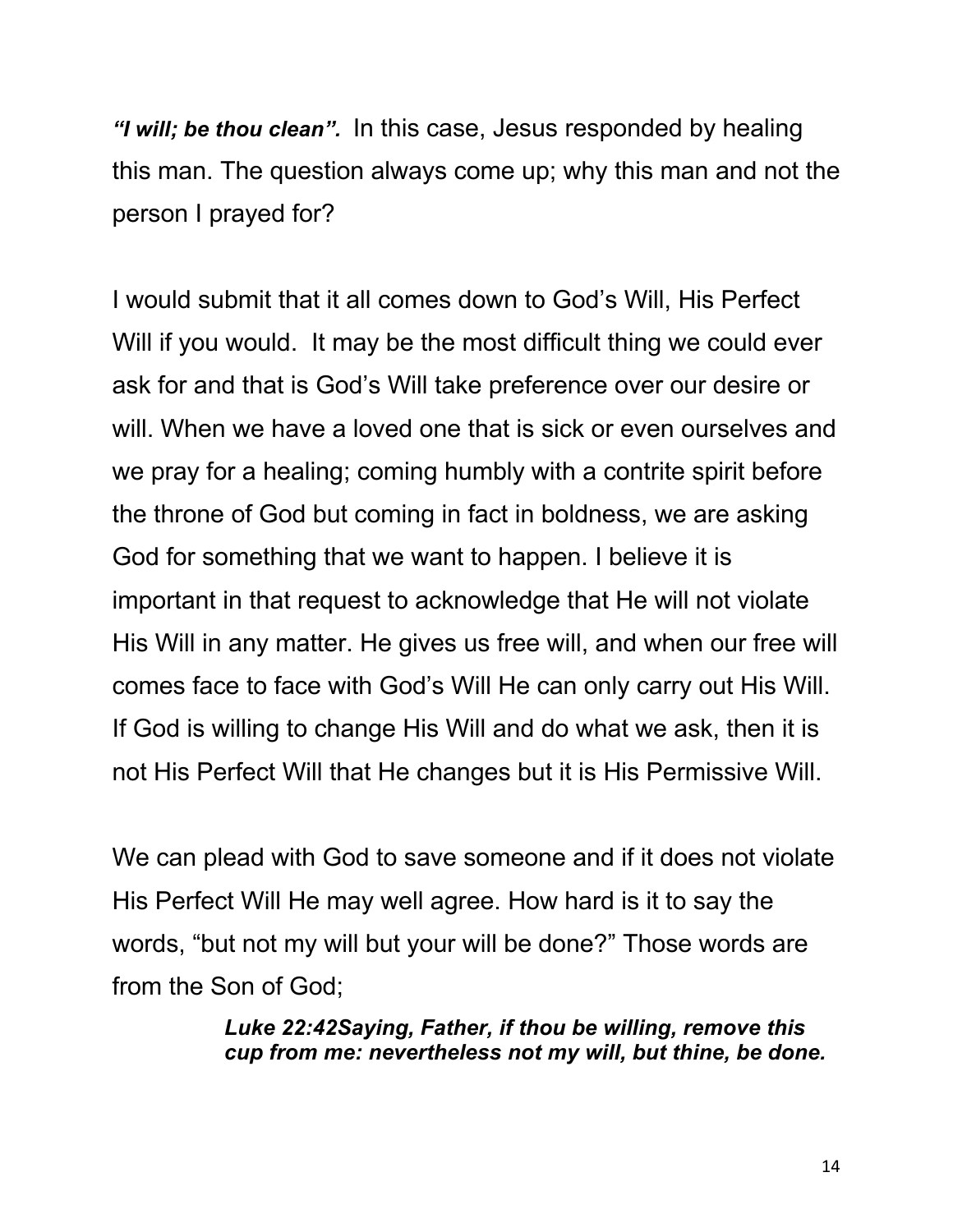Jesus set the standard for our asking God for anything. We need to acknowledge it is His Will that is the critical part of the request. That is the challenge, how do we get our hearts to release our personal desires, instead deferring to God? Easy to say, but so hard to do, but we must reach that point in all or our lives in all issues within our lives. He knows everything that will happen in our lives and so from that perspective has the only point of view that has full knowledge.

Jesus was asked how we should pray and this is what He said:

*Matthew 6: 9After this manner therefore pray ye: Our Father which art in heaven, Hallowed be thy name.*

*10Thy kingdom come. Thy will be done in earth, as it is in heaven.*

*11Give us this day our daily bread.*

*12And forgive us our debts, as we forgive our debtors.*

*13And lead us not into temptation, but deliver us from evil: For thine is the kingdom, and the power, and the glory, for ever. Amen.* 

It is clear from Jesus own words which He used in His time of distress; hard words, words that wrench the soul but words that we must acquis to; Your Will be done, NOT my will.

## **15But so much the more went there a fame abroad of him: and great multitudes came together to hear, and to**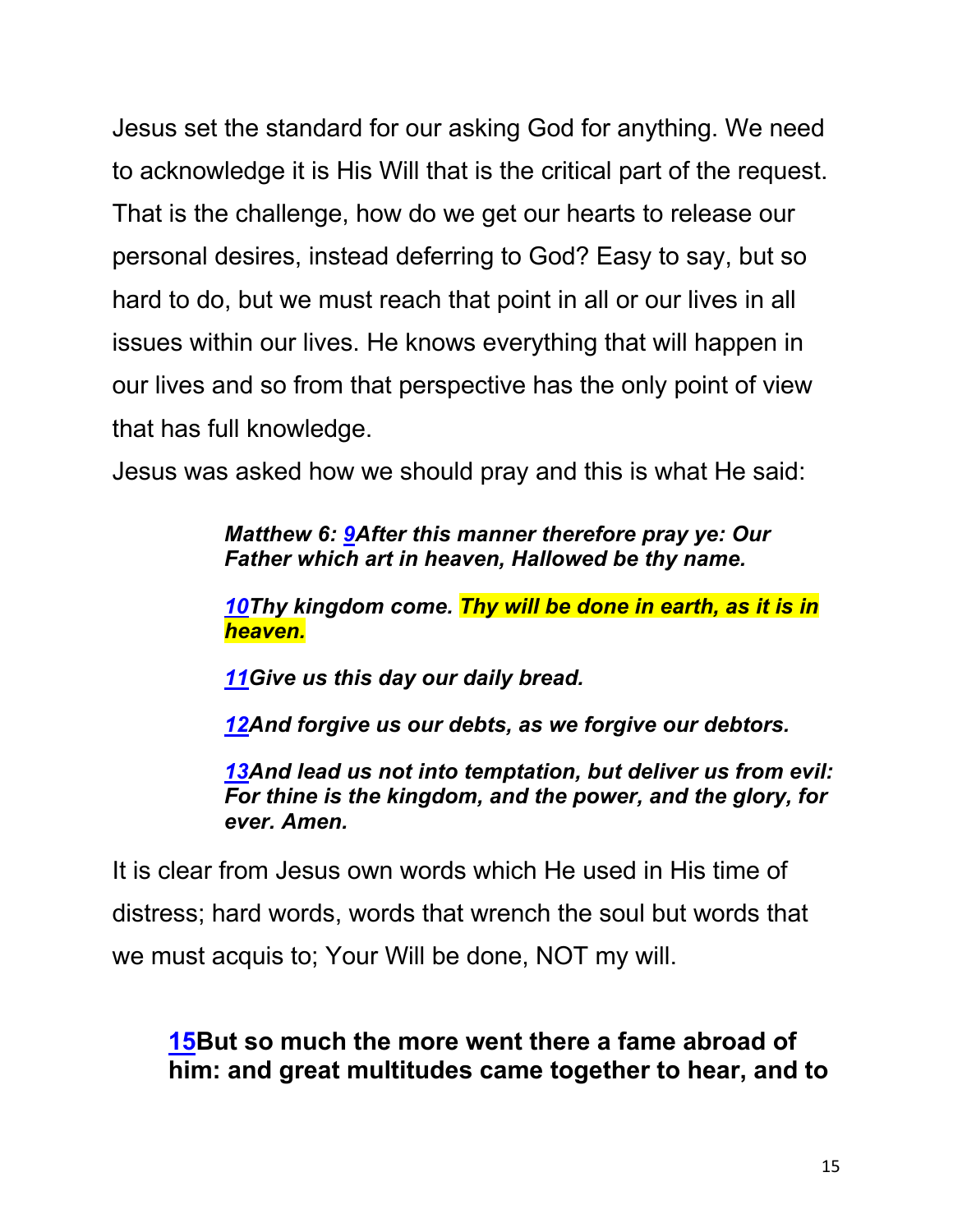## **be healed by him of their infirmities. 16And he withdrew himself into the wilderness, and prayed.**

Humanity even defiled and sinful humanity is searching for Truth. If a person is diligent in that search, they will find God and Only Him as Truth. When you couple Truth with miracles as was happening all around Christ as He ministered to the Gentiles and the Jews who sought Him a passion will break out and the word will spread of what is being accomplished.

The continued onslaught of those seeking healings and Truth was to the human form of God exhausting. Jesus therefore responded by withdrawing to the wilderness in the area of today's Jordan and spent time in Prayer with His Father.

It is perhaps a lesson we should learn from that the more input we have into our minds the less attention we pay to the most important thing in our lives and that is God.

## **Jesus Heals a Paralytic**

# **(Matthew 9:1-8; Mark 2:1-12)**

**17And it came to pass on a certain day, as he was teaching, that there were Pharisees and doctors of the law sitting by, which were come out of every town of**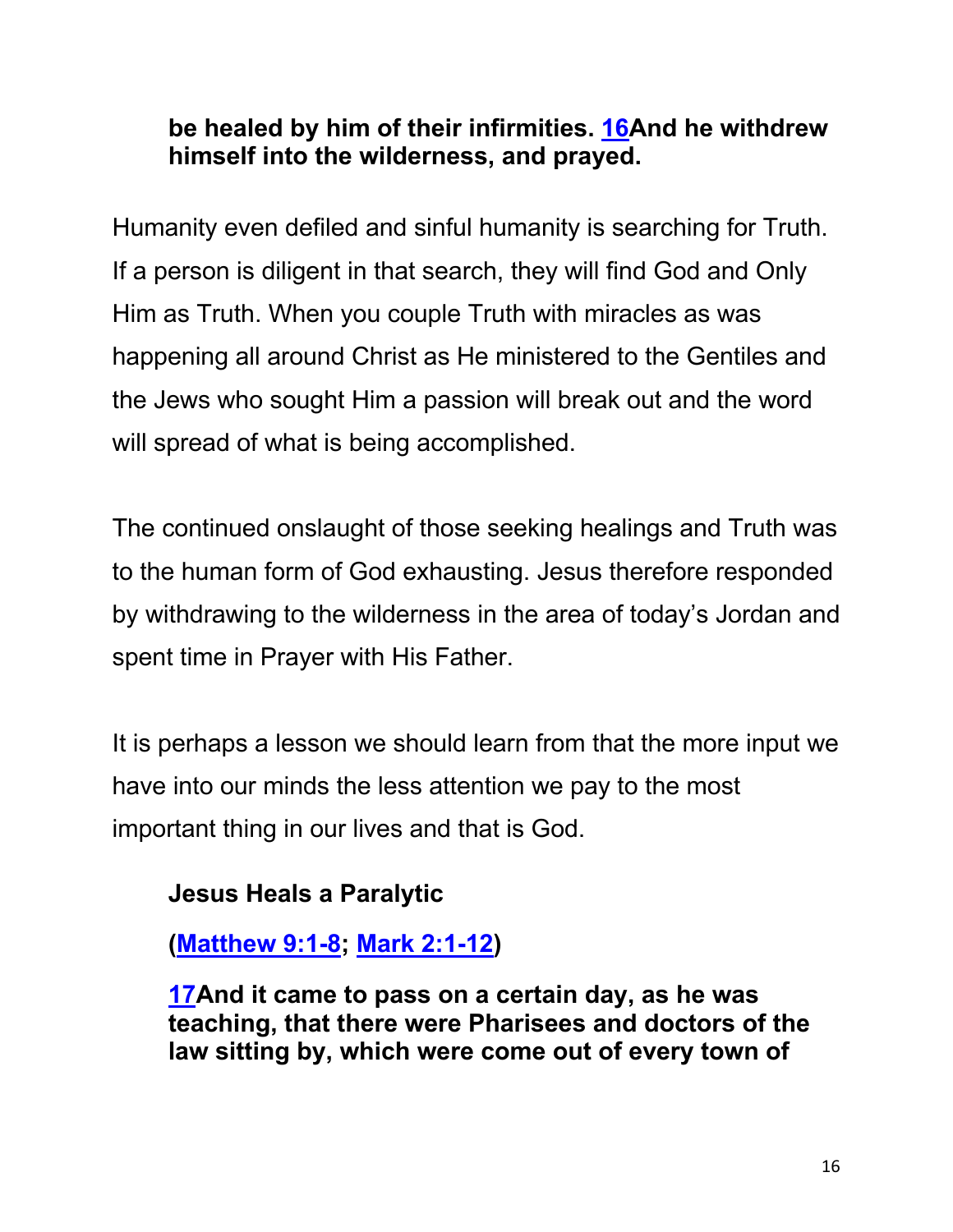### **Galilee, and Judaea, and Jerusalem: and the power of the Lord was** *present* **to heal them.**

This is likely according to Mark in Capernaum. It was some days, not sure how many, after Jesus had retreated to the wilderness in Prayer that Jesus was again teaching. This time he was in the confines of a house and it was filled to capacity. Within the group of hearers were some from the ranks of the Pharisees and lawyers from Galilee, Judea and Jerusalem. Galilee and Judaea are large geographical areas while Jerusalem is a specific place in Judah and the home to the Jewish Temple.

There is indication given in this book of that of John that reference this event that these religious leaders and lawyers are caustic towards Christ but seem intent on hearing and seeing what they had obviously been told about.

#### *John 5: 1After this there was a feast of the Jews; and Jesus went up to Jerusalem.*

*2Now there is at Jerusalem by the sheep market a pool, which is called in the Hebrew tongue Bethesda, having five porches. 3In these lay a great multitude of impotent folk, of blind, halt, withered, waiting for the moving of the water. 4For an angel went down at a certain season into the pool, and troubled the water: whosoever then first after the troubling of the water stepped in was made whole of whatsoever disease he had. 5And a certain man was there, which had an infirmity thirty and eight years. 6When Jesus saw him lie, and knew that he had been now a long time in that case, he saith unto him, Wilt thou be made whole?*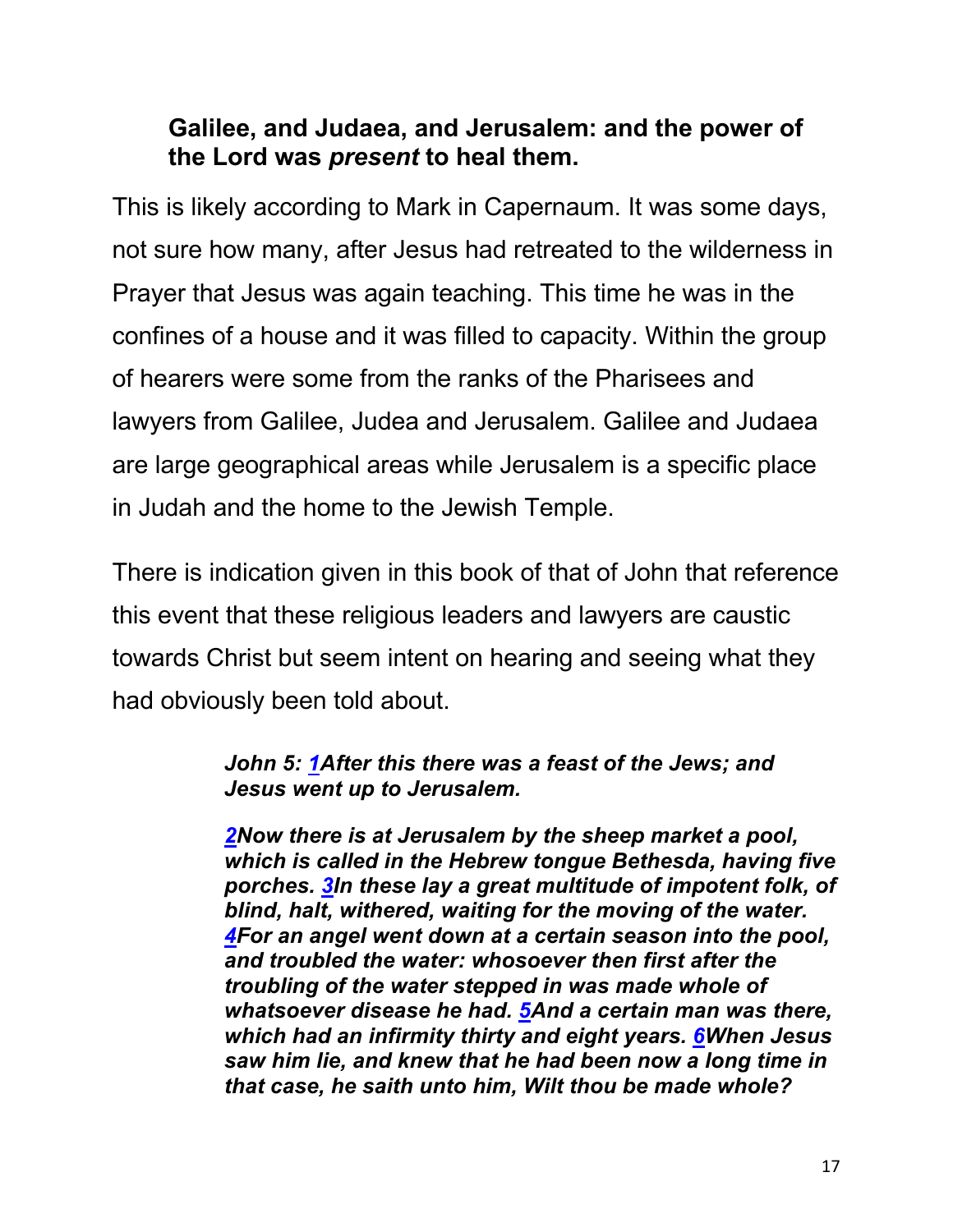*7The impotent man answered him, Sir, I have no man, when the water is troubled, to put me into the pool: but while I am coming, another steppeth down before me. 8Jesus saith unto him, Rise, take up thy bed, and walk. 9And immediately the man was made whole, and took up his bed, and walked: and on the same day was the sabbath. 10The Jews therefore said unto him that was cured, It is the sabbath day: it is not lawful for thee to carry thy bed. 11He answered them, He that made me whole, the same said unto me, Take up thy bed, and walk. 12Then asked they him, What man is that which said unto thee, Take up thy bed, and walk? 13And he that was healed wist not who it was: for Jesus had conveyed himself away, a multitude being in that place. 14Afterward Jesus findeth him in the temple, and said unto him, Behold, thou art made whole: sin no more, lest a worse thing come unto thee. 15The man departed, and told the Jews that it was Jesus, which had made him whole.*

At the end of verse 17 in Luke 5;

It declares; "the power of the Lord was present to heal them." Some commentators speculate that this is not directed at the religious leaders and lawyers but to those with infirmities. At this point, healing of the spirit within man was not totally manifested and would not be so until the death and resurrection of Christ. But it seems plausible that a slumbering spirit within a person could be stirred by hearing and seeing Jesus as He taught and healed those in need.

This awakening of the spirit that has been dormant in mankind since the fall seemed to be available as we saw starting with John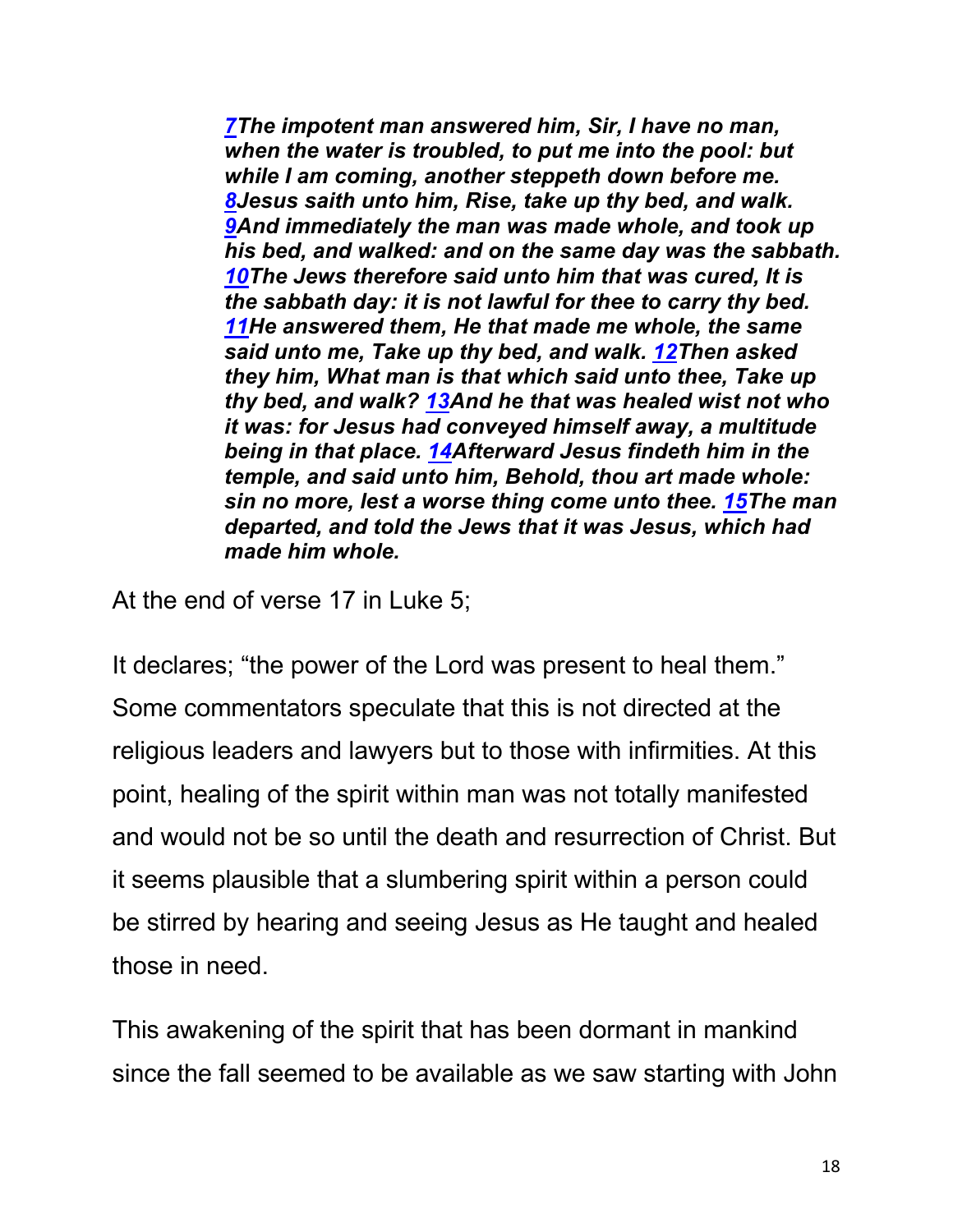the Baptist and continued with Jesus Disciples. In cannot be denied that something happened within that group of men and women that followed Christ. They were not "born again" but their spirits were awakened to the possibilities that they were in the presence of the Messiah. They could mentally assent to recognizing the Messiah, but their hearts could not be circumcised until the Cross and the Grave.

The power to heal can be both physical and spiritual. The Spirit within man has always seemed to be the target of sin. The flesh sins and the spirit realize the damage of that sin by causing separation from God.

We saw that in the garden when Adam and Eve sinned the ultimate damage was done between their Spiritual connection with God. Sin caused the flesh to die, not instantly but without the Spirit of God within man's life, was from then on limited and the flesh would die. Remember Satan taunting Eve;

#### *Genesis 3:4 Then the serpent said to the woman, "You will not surely die.*

Satan was playing word games with Eve. I believe that Satan knew that Eve would not die instantly but it would put her on a new trajectory to death starting with the separation from God. Satan wanted to put doubt in Eve's mind and show here that God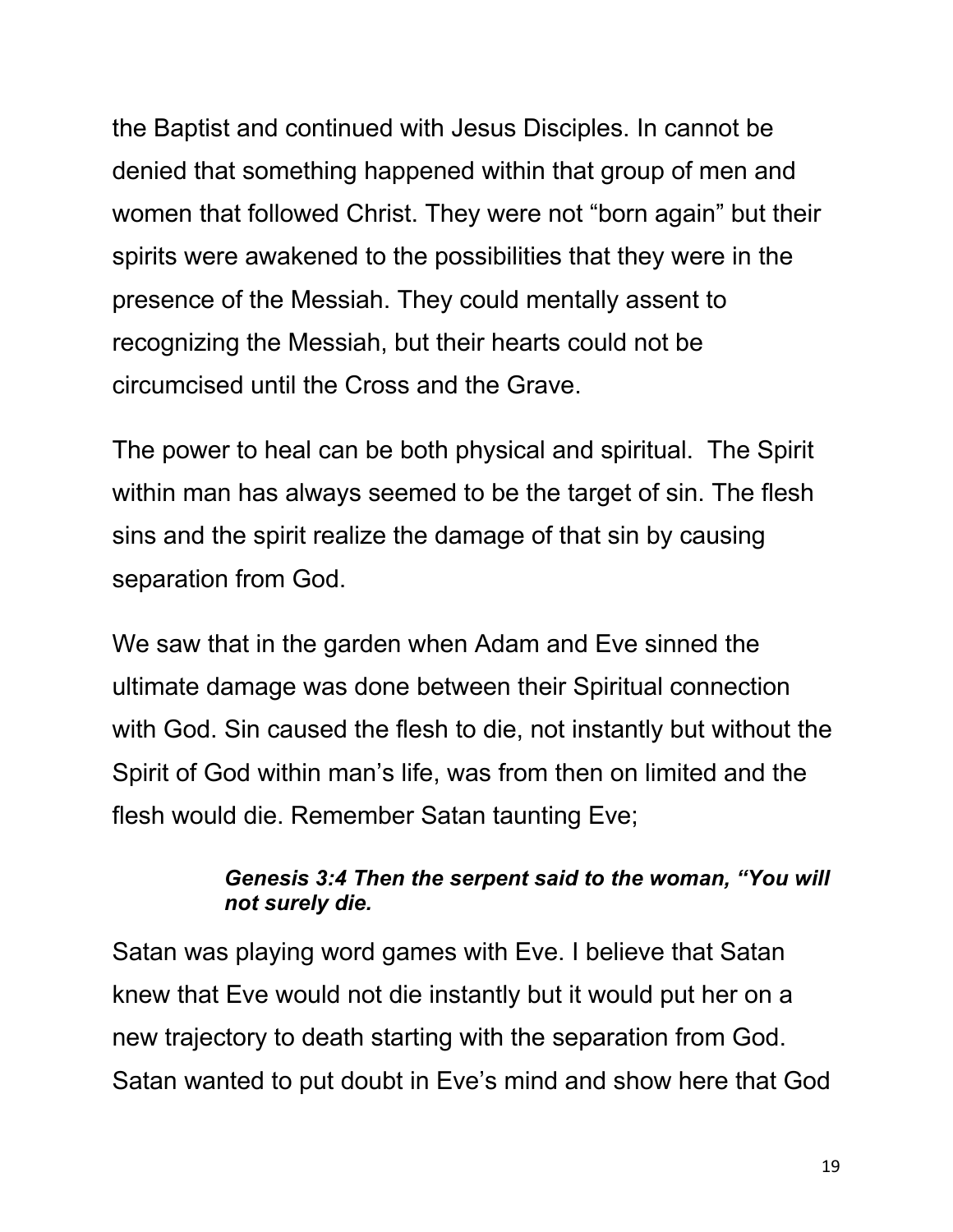was not being truthful; that if she ate of the fruit of that particular tree and she did not immediately die then God was deceiving her.

Sin is for the most part an outward; generating damage to others; stealing, lying, cheating, coveting, murder, etc. These sins cause damage to the spirit in every case and often to others around us. Paul was pretty clear on sins and what they contribute to and what they destroy.

> *Romans 6:12 Therefore do not let sin reign in your mortal body, that you should obey it in its lusts.*

#### *Romans 8:10 And if Christ be in you, the body is dead because of sin; but the Spirit is life because of righteousness.*

According to God there is one sin that works damage inward to the flesh of the sinner. The problem is that for the believer to involve themselves in such sin it damages specifically the Temple of God. For that is what our bodies are on earth the only place on earth that God resides in is within the believer. He does not reside in buildings or temples built with the hands of man but within the temple built by God Himself; the body of the believer.

> *1 Corinthians 6:18 Flee fornication. Every sin that a man doeth is without the body; but he that committeth fornication sinneth against his own body.*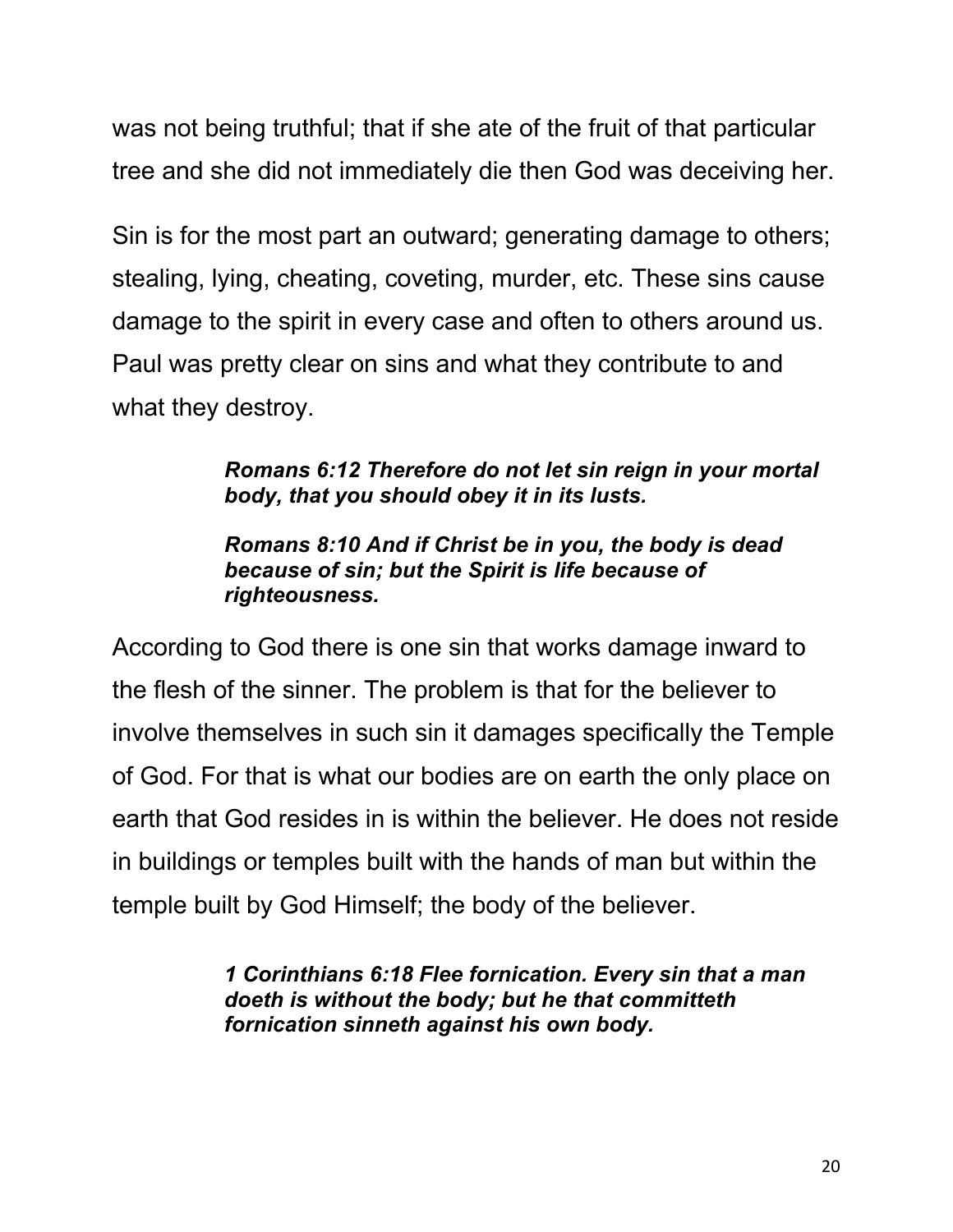## **18And, behold, men brought in a bed a man which was taken with a palsy: and they sought** *means* **to bring him in, and to lay** *him* **before him.**

We will see that these friends were committed and would do whatever it took to see their friend healed. But they were seeking physical healing if they had only known that the ultimate healing is in the Spirit; reuniting with the God of Creation, the God of Salvation it might have taken on an entirely different appearance. That idea does not escape Christ as we will see.

## **19And when they could not find by what** *way* **they might bring him in because of the multitude, they went upon the housetop, and let him down through the tiling with**  *his* **couch into the midst before Jesus.**

It was pretty standard construction that a hole was built into each roof so that light could come in and heat escape during the warmer months and then when the rainy season came, tiles would be placed over the hole to keep water out of the home. It is these tiles that were removed from the flat roof that allowed this man's friends to lower him into the presence of Christ.

## **20And when he saw their faith, he said unto him, Man, thy sins are forgiven thee.**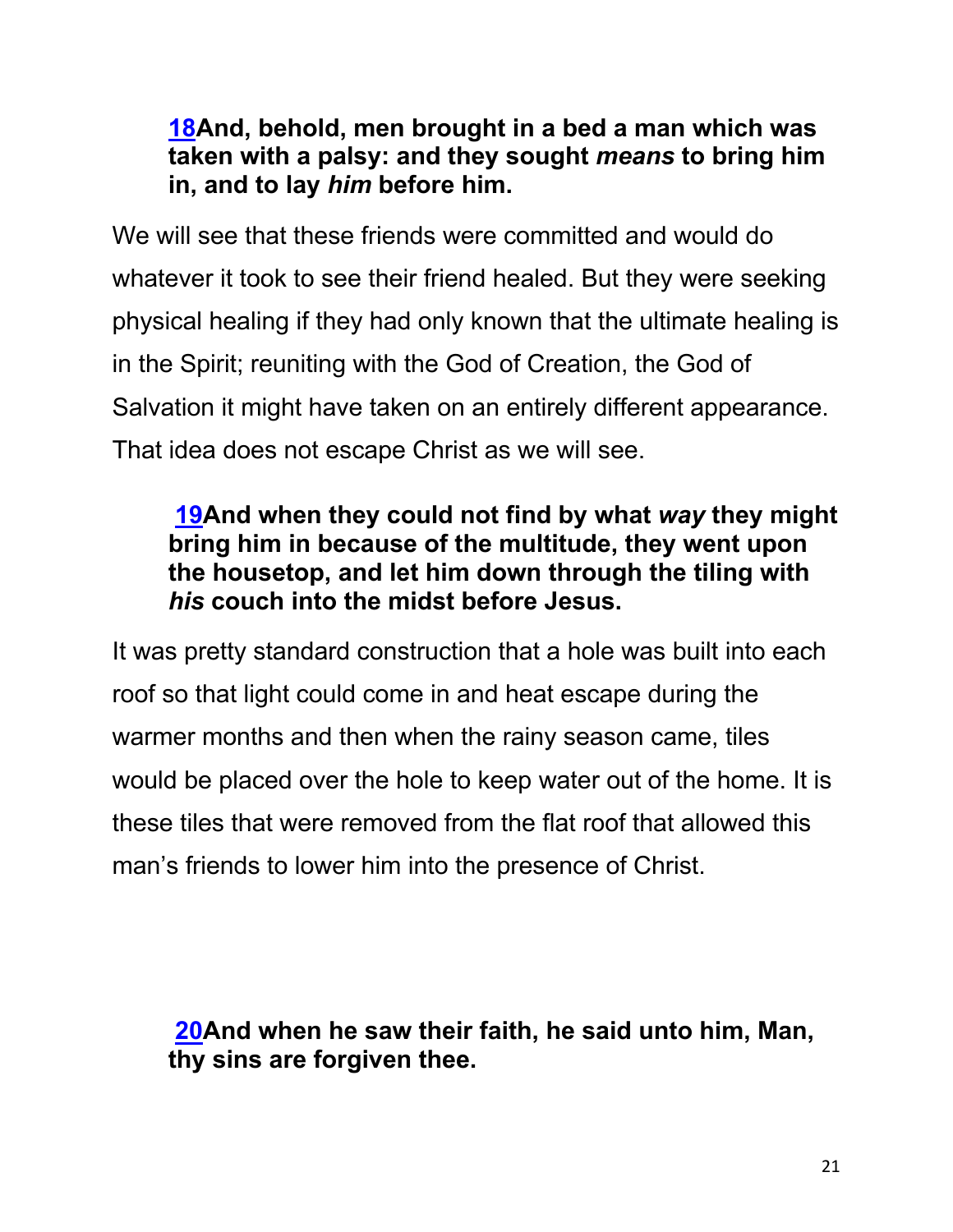We get the sense from this verse that there is some direct connection between "faith" and "physical healing" at least at this point in Jesus ministry. There is no small controversy within religions as to why or why isn't a person healed. Many arguments have ensued over the idea that a person was not healed because they did not have enough "faith", or the persons sin's being directly connected to infirmity or sickness. That is due to last part of the verse; there is nothing definitively asked of Jesus according to Luke, the man's friends simply let their sick friend down to the presence of Christ and the implications are obvious; they are seeking a healing for their friend.

But what does Jesus say when He sees their "faith"?

#### *20And when he saw their faith, he said unto him, Man, thy sins are forgiven thee.*

This statement causes great conflict within the religious folks.

## **21And the scribes and the Pharisees began to reason, saying, Who is this which speaketh blasphemies? Who can forgive sins, but God alone?**

This perhaps is the essence of elitism; when faced with healings of those who were sick; the pharisees go to the law. In their defense that is their home base; they were not only experts in the Law of Moses but experts in adding addendums to existing law as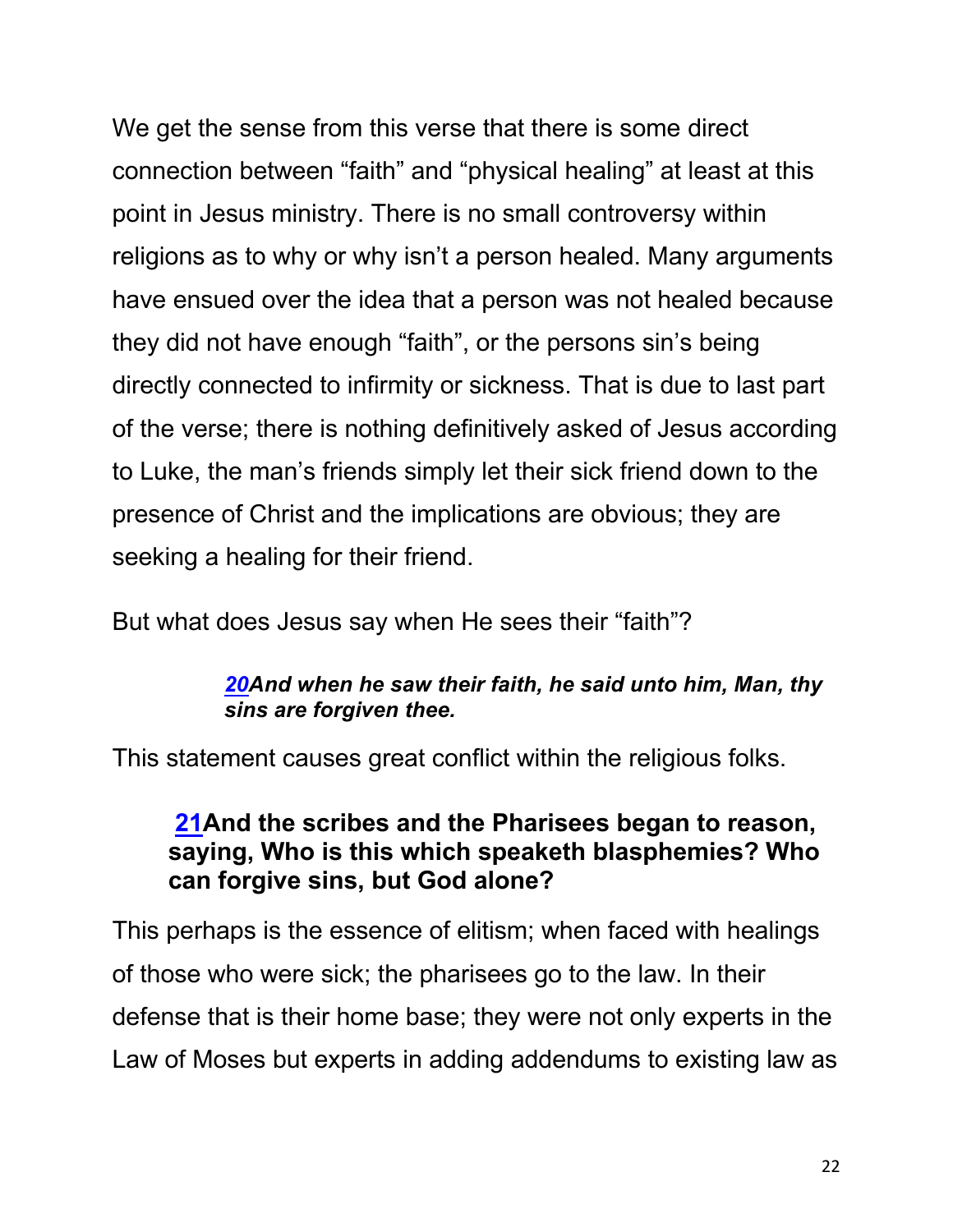they saw fit or interpreted. Likely to ensure their ongoing power structure.

## **22But when Jesus perceived their thoughts, he answering said unto them, What reason ye in your hearts?**

I believe that God knew exactly what these men were thinking and were going to say again because He knows the beginning from the end. God the Father imparted this information to Jesus in the form of what we would call discernment or wisdom.

#### *Isaiah 46:10 Declaring the end from the beginning, and from ancient times the things that are not yet done, saying, My counsel shall stand, and I will do all my pleasure:*

Jesus rather than declaring what they were thinking simply asked them what is bothering you boys?

## **23Whether is easier, to say, Thy sins be forgiven thee; or to say, Rise up and walk?**

He then reveals that He knows their minds; without attacking them Jesus asks a simple question to us, but to these men steeped in the law this question is unanswerable from man.

Man cannot forgive sin, nor can man heal a sick person with words. Impossible to do even though there are charlatans out there in Jesus time and in our time pulling the wool over people's eyes with deception and lies. That is not to say that the Power of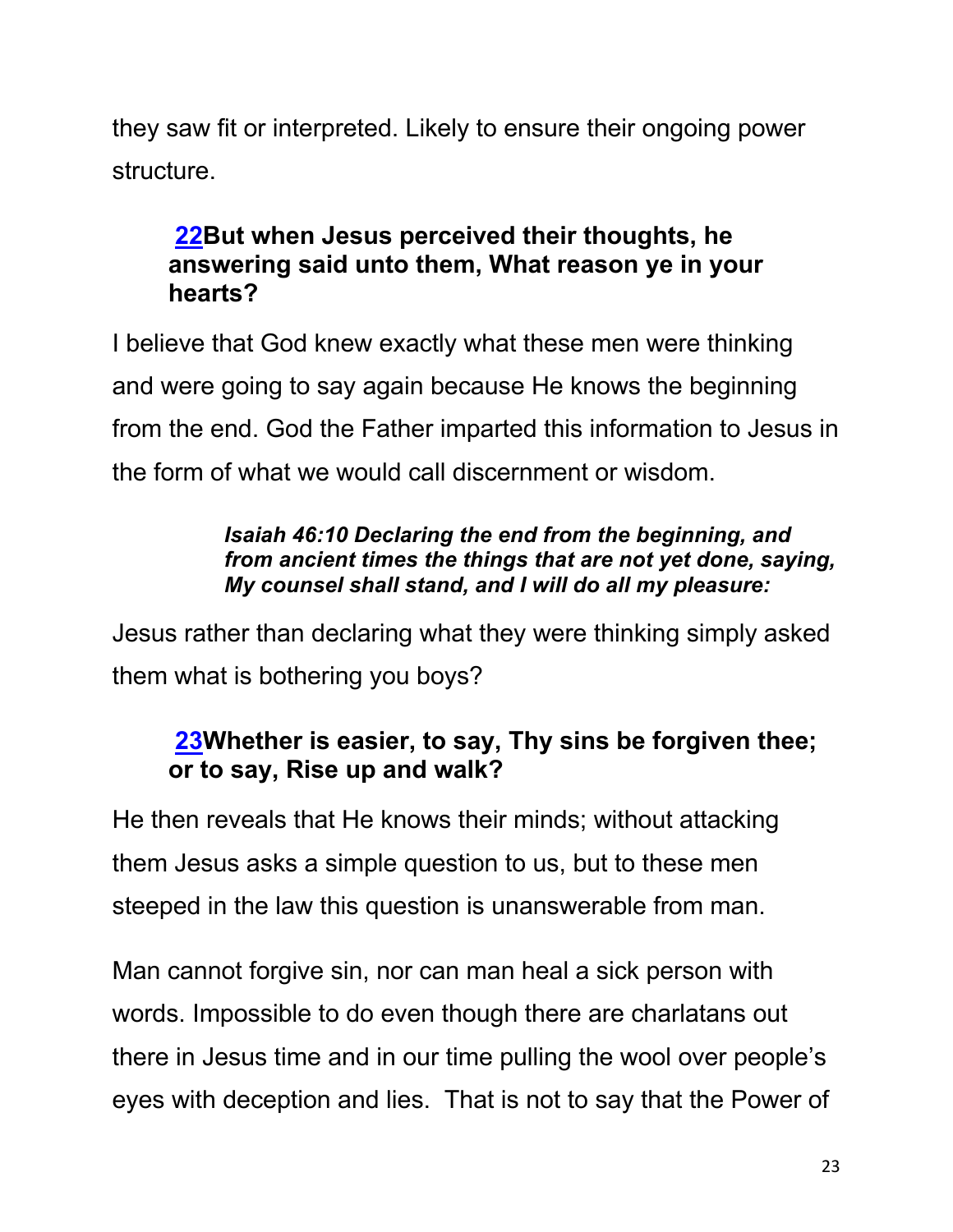the Holy Spirit directed through a human being selected by God cannot be used to bring healing to others. The same is true in bringing about a person becoming born again. It is our obligation as Christians to share the Good News. It is solely the authority of the Holy Spirit to convict anyone we might talk with and to bring them to a point of decision.

## **24But that ye may know that the Son of man hath power upon earth to forgive sins, (he said unto the sick of the palsy,) I say unto thee, Arise, and take up thy couch, and go into thine house.**

Jesus is pronouncing what many hearts had already perceived. Some if not many already knew that this was someone from God. As to who yet there may have been some doubt, we know that later during His ministry Simon Peter comes to the unequivocal conclusion that Jesus is the Messiah. Many follow that conclusion afterward.

Up until this point at least scripturally I have found a total of six "physical healings" in the old testament. They are highlighted in yellow in this handout. In none of them is there mention that I can find of the forgiveness of sin, they are strictly miraculous healings by God through various persons or events.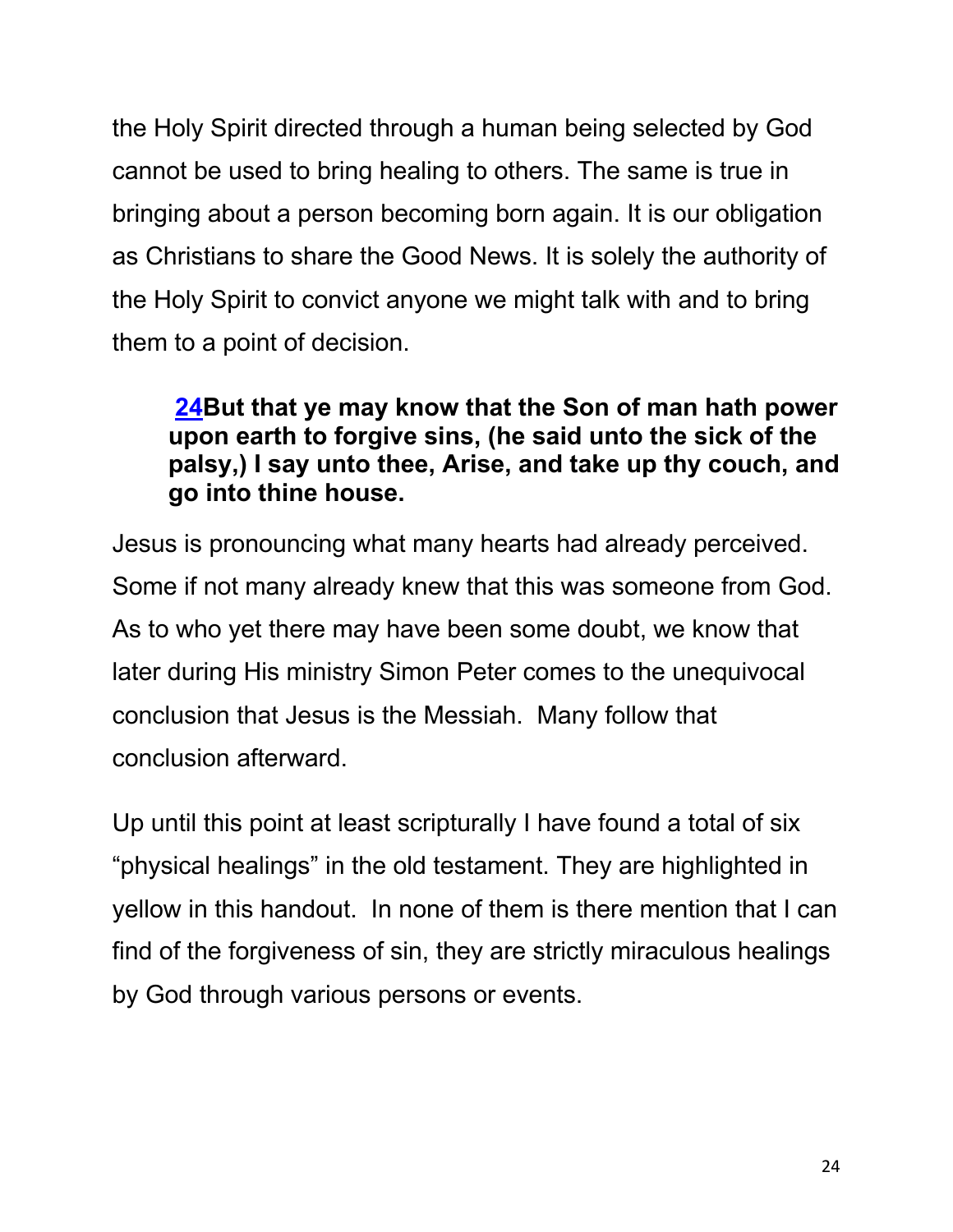| <b>List of Miracles in the Old Testament</b> |                         |  |
|----------------------------------------------|-------------------------|--|
| <b>The Miracles</b>                          | <b>The Bible Verses</b> |  |
| <b>Egypt</b>                                 |                         |  |
| Aaron's Rod Is Turned into a Serpent         | Exodus 7:10-12          |  |
| The 10 Plagues                               |                         |  |
| 1. Water Is Turned into Blood                | <b>Exodus 7:20-25</b>   |  |
| 2. Frogs                                     | <b>Exodus 8:5-14</b>    |  |
| 3. Lice                                      | <b>Exodus 8:16-18</b>   |  |
| 4. Flies                                     | <b>Exodus 8:20-24</b>   |  |
| 5. Murrain (Anthrax)                         | Exodus 9:3-6            |  |
| 6. Boils                                     | <b>Exodus 9:8-11</b>    |  |
| 7. Thunder and Hail                          | <b>Exodus 9:22-26</b>   |  |
| 8. Locusts                                   | Exodus 10:12-19         |  |
| $9.$ Darkness                                | Exodus 10:21-23         |  |
| 10. The Firstborn Are Slain                  | Exodus 12:29, 30        |  |
| The Parting of the Red Sea                   | Exodus 14:6, 21-31      |  |
|                                              |                         |  |
| <b>The Wilderness</b>                        |                         |  |
| Healing the Bitter Waters of Marah           | Exodus 15:23-25         |  |
| The Manna from Heaven                        | Exodus 16:14-35         |  |
| Water from the Rock at Rephidim              | <b>Exodus 17:5-7</b>    |  |
| The Death of Nadab and Abihu                 | Leviticus 10:1, 2       |  |
| The Burning of the Congregation at Taberah   | Numbers 11:1-3          |  |
| The Deaths of Korah, Dathan, and Abiram      | Numbers 16:31-35        |  |
| Aaron's Rod That Budded at Kadesh            | Numbers 17:8            |  |
| Water from the Rock at Meribah               | <b>Numbers 20:7-11</b>  |  |
| <b>Lifting up The Brazen Serpent</b>         | Numbers 21:8, 9         |  |
| The Parting of the Jordan River              | Joshua 3:14-17          |  |
|                                              |                         |  |
| <b>The Land of Canaan - Joshua</b>           |                         |  |
| The Fall of Jericho                          | Joshua 6:6-25           |  |
| The Sun and the Moon Standing Still          | Joshua 10:12-14         |  |
|                                              |                         |  |
| <b>The Land of the Philistines</b>           |                         |  |
| Dagon Fell and Philistines were Cursed       | 1 Samuel 5:4-6          |  |
|                                              |                         |  |
| The Land of Israel - The Kings               |                         |  |

Jesus confirmed all of the miracles mentioned in the Old Testament (Luke 11:49-51).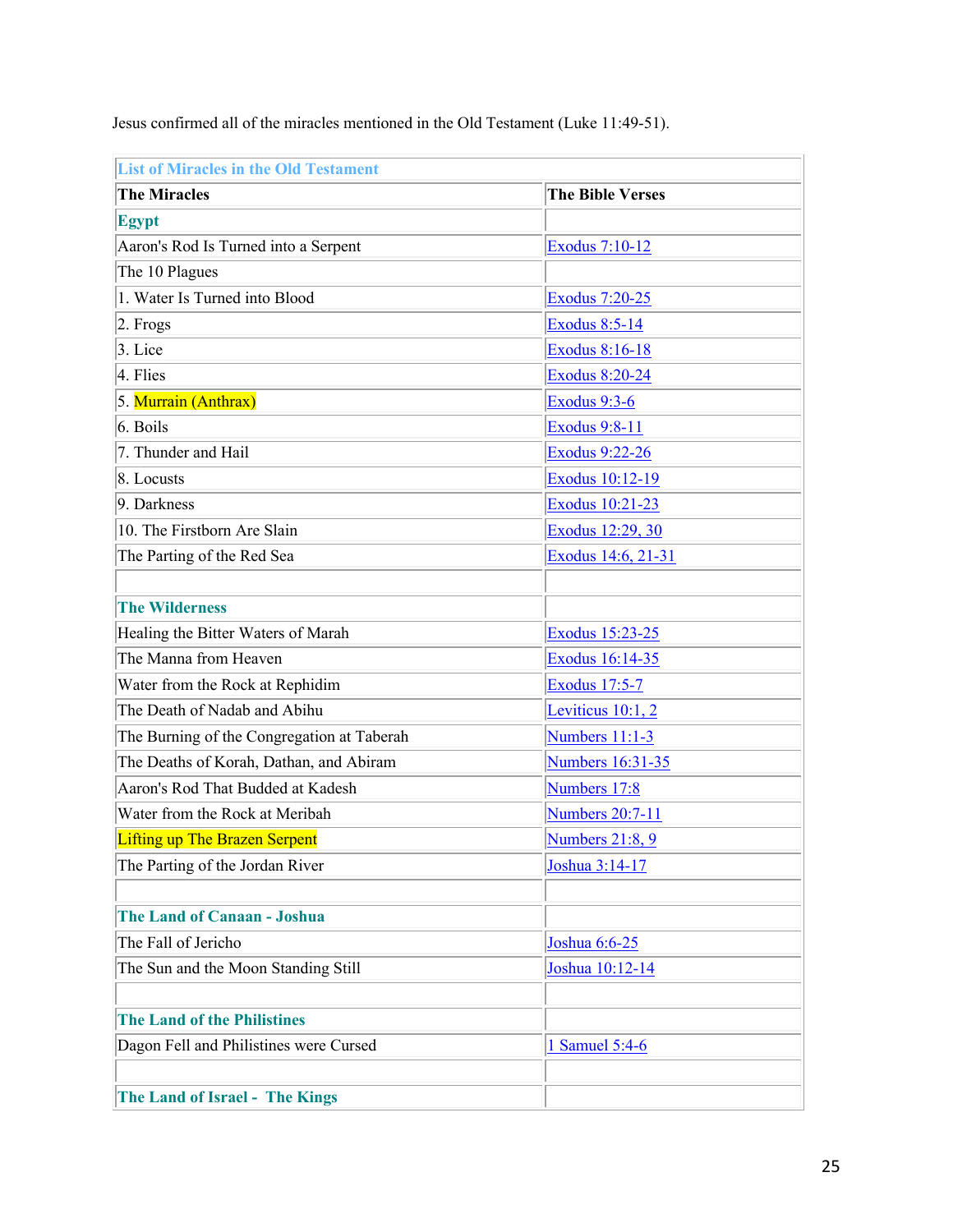| The Death of Uzzah for Touching the Ark            | 2 Samuel 6:7          |
|----------------------------------------------------|-----------------------|
| The Withering Of Jeroboam's Hand                   | 1 Kings 13:4          |
| The Destruction of the Altar at Bethel             | 1 Kings 13:5-6        |
| Uzziah is Smitten with Leprosy                     | 2 Chronicles 26:16-21 |
|                                                    |                       |
| The Land of Israel - Elijah                        |                       |
| Replenishing the Oil and Meal at Zarephath         | 1 Kings 17:14-16      |
| Raising the Widow's Son at Zarephath               | 1 Kings 17:17-24      |
| The Sacrifice and Prophets of Baal on Mt. Carmel   | 1 Kings 18:30-38      |
| The Burning of the Captains and their Host         | 2 Kings 1:10-12       |
| The Parting of the Jordan River                    | 2 Kings 2:7, 8        |
|                                                    |                       |
| <b>The Land of Israel - Elisha</b>                 |                       |
| The Parting of the Jordan River                    | 2 Kings 2:14          |
| The Healing of the Waters of Jericho               | 2 Kings 2:21, 22      |
| The Destruction of the Mocking Children at Bethel  | 2 Kings 2:24          |
| Water Is Supplied to the Armies in Moab            | 2 Kings 3:16-20       |
| The Multiplication of the Widows Oil               | 2 Kings 4:2-7         |
| The Raising of the Shunammite's Son                | 2 Kings 4:32-37       |
| Curing the Deadly Pottage                          | 2 Kings 4:38-41       |
| The Feeding of the 100 with 20 Loaves              | 2 Kings 4:42-44       |
| Naaman the Syrian General is Cured of Leprosy      | 2 Kings 5:10-14       |
| Naaman's Leprosy Clings to Gehazi                  | 2 Kings 5:20-27       |
| The Iron Axe Did Float                             | 2 Kings 6:5-7         |
| The Syrian Army Was Smitten                        | 2 Kings 6:18-20       |
| The Dead Man Was Raised by Touching Elisha's Bones | 2 Kings 13:21         |
|                                                    |                       |
| The Mediterranean Sea - Jonah                      |                       |
| Jonah is Released from the Great Fish              | Jonah 2:1-10          |
|                                                    |                       |
| <b>The Land of Israel - Isaiah</b>                 |                       |
| Destruction of Sennacherib's Army                  | 2 Kings 19:35         |
| The Sun Dial Returned 10 Degrees                   | 2 Kings 20:9-11       |
|                                                    |                       |
| <b>Babylon During the Captivity of Judah</b>       |                       |
| 3 Jews in the Fiery Furnace                        | Daniel 3:19-27        |
| Daniel is Delivered from the Den of Lions          | Daniel 6:16-23        |
| The Writing on the Wall                            | Daniel 5:22-31        |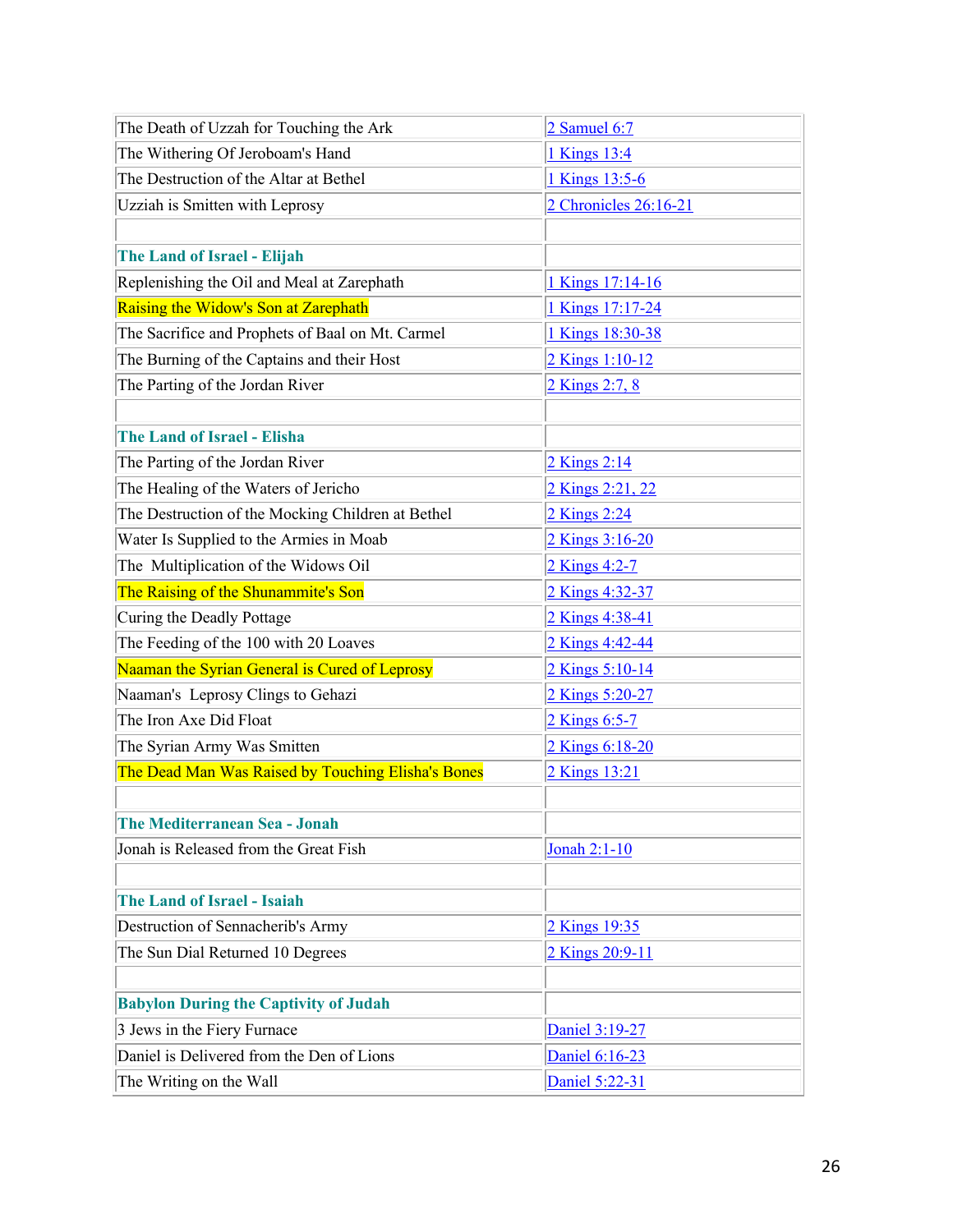In the case of the man with palsy Jesus/God desired to make it clear that Jesus the Son of God and a son of man had the power to forgive sins specifically on earth. I am uncertain why Jesus specifically mentioned "earth" when He said

> *24But that ye may know that the Son of man hath power upon earth to forgive sins………*

## **25And immediately he rose up before them, and took up that whereon he lay, and departed to his own house, glorifying God.**

Jesus healed this man by doing two things, one much more significant than the other; He forgave this man of his sins, only God can do that. And, He healed him of his palsy. In response the man did the appropriate thing that could only come from being disclosed to him by God and that was he left "glorifying God".

## **26And they were all amazed, and they glorified God, and were filled with fear, saying, We have seen strange things to day.**

Up until this point the main source of healings of any kind on anywhere near a routine basis was at the Pool of Salome where those with infirmities would lay by the pool waiting for an angle to stir the water. The first person to enter the pool after the water was stirred was often times healed. But here again this was a physical healing not a spiritual healing involving sin.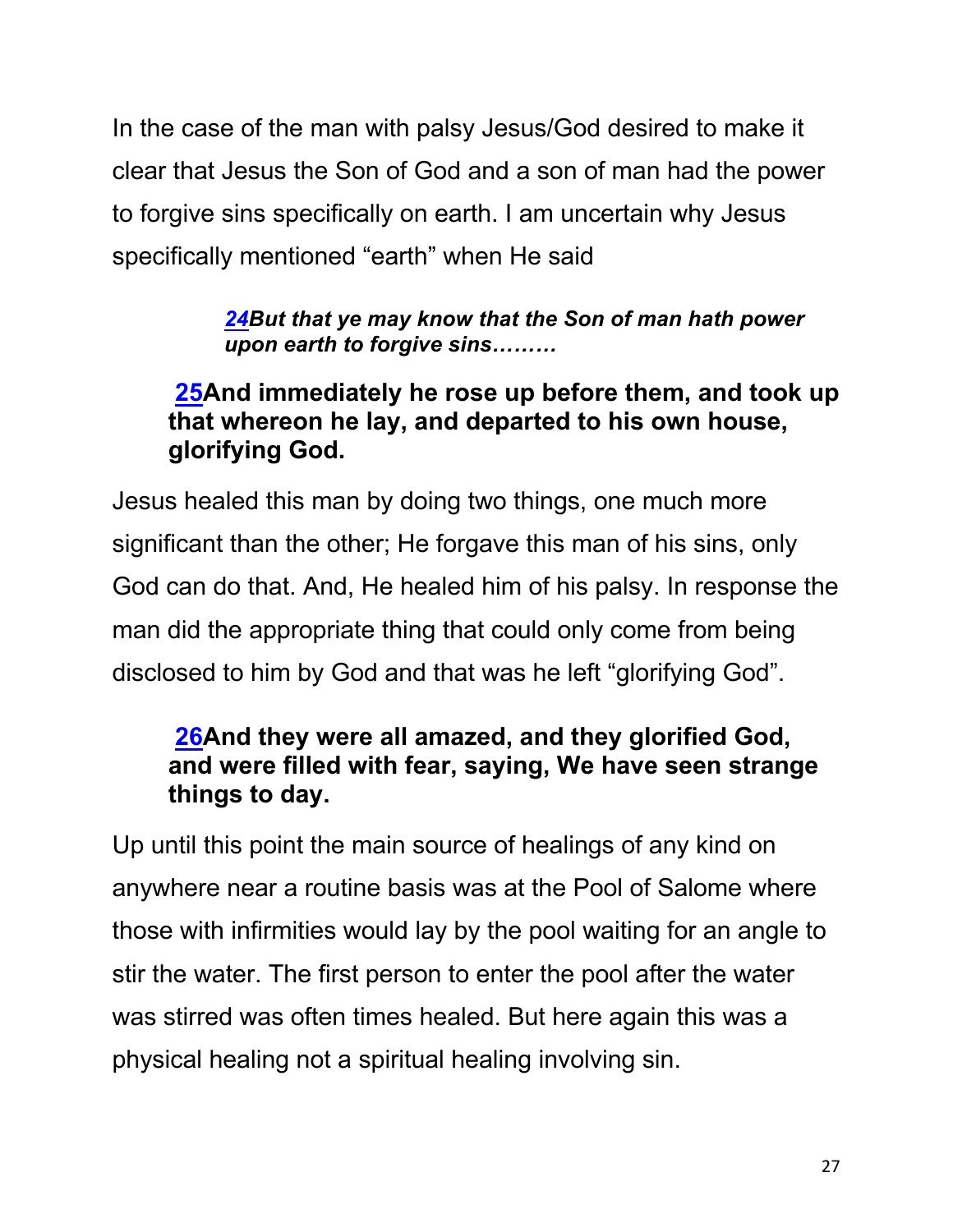*John 5:4 For an angel went down at a certain season into the pool, and troubled the water: whosoever then first after the troubling of the water stepped in was made whole of whatsoever disease he had.*

**Jesus Calls Levi**

**(Matthew 9:9-13; Mark 2:13-17)**

## **27And after these things he went forth, and saw a publican, named Levi, sitting at the receipt of custom: and he said unto him, Follow me. 28And he left all, rose up, and followed him.**

If you go to Matthew 9 or Mark 2 you will see that Jesus speaks to

a man named Matthew not Levi, so do we have a discrepancy in the Word of God. NO

*"Matthew is the Greek name and Levi was the Hebrew name. As a tax collector, Matthew worked for Greek-speaking Romans. He gathered taxes from Hebrew-speaking Jews. We see, as an example, Peter also being called Simon (Matt. 16:16)."*

Quote from; CARM Christian apologetics and research ministry.

Levi or Matthew however you chose to call him is the same

Matthew who wrote the book of Matthew and was a disciple of

Jesus Christ. He is likely the  $4<sup>th</sup>$  disciple that Christ chose to follow

Him.

## **29And Levi made him a great feast in his own house: and there was a great company of publicans and of others that sat down with them.**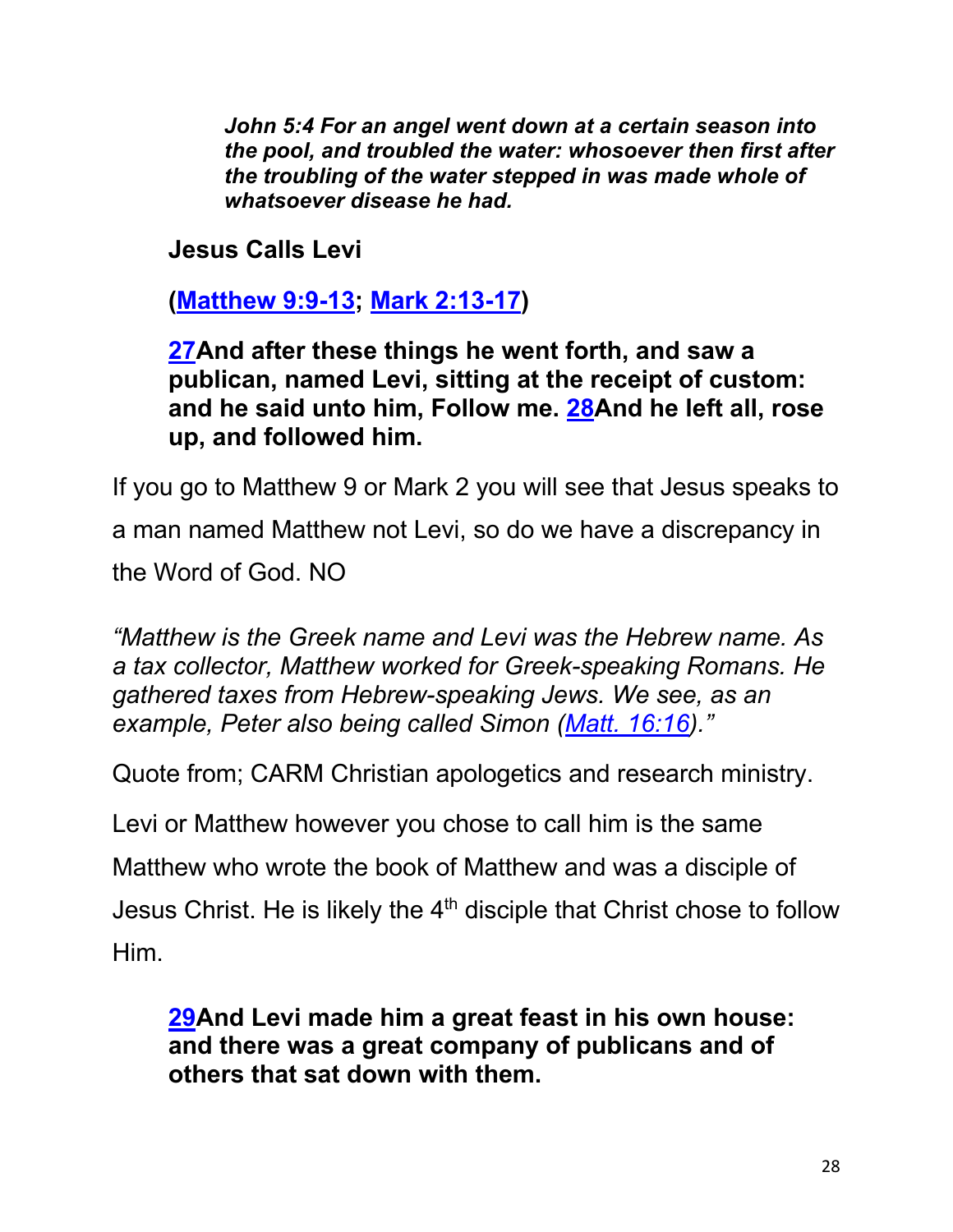Tax collectors obviously worked for the government so we might surmise that their only friends were other government employees which seems to be the case in that this verse tells us that there was *"a great company of publicans (tax collectors) and others that sat down with them."*

This conversation starting in vs 30 must have been after the meal with Matthew due to the scribes and Pharisees were not obviously with the diner group.

## **30But their scribes and Pharisees murmured against his disciples, saying, Why do ye eat and drink with publicans and sinners?**

So far, the religious leaders didn't like Jesus healing on the Sabbath, they didn't like Him forgiving people of their sins and now they don't like that He ate with tax collectors and sinners.

### **31And Jesus answering said unto them, They that are whole need not a physician; but they that are sick. 32I came not to call the righteous, but sinners to repentance.**

Jesus answer is quite incredible; Jesus came to call the sinners to repentance. How many sinners were and are there? All.

> *Romans 3:23 For all have sinned, and come short of the glory of God;*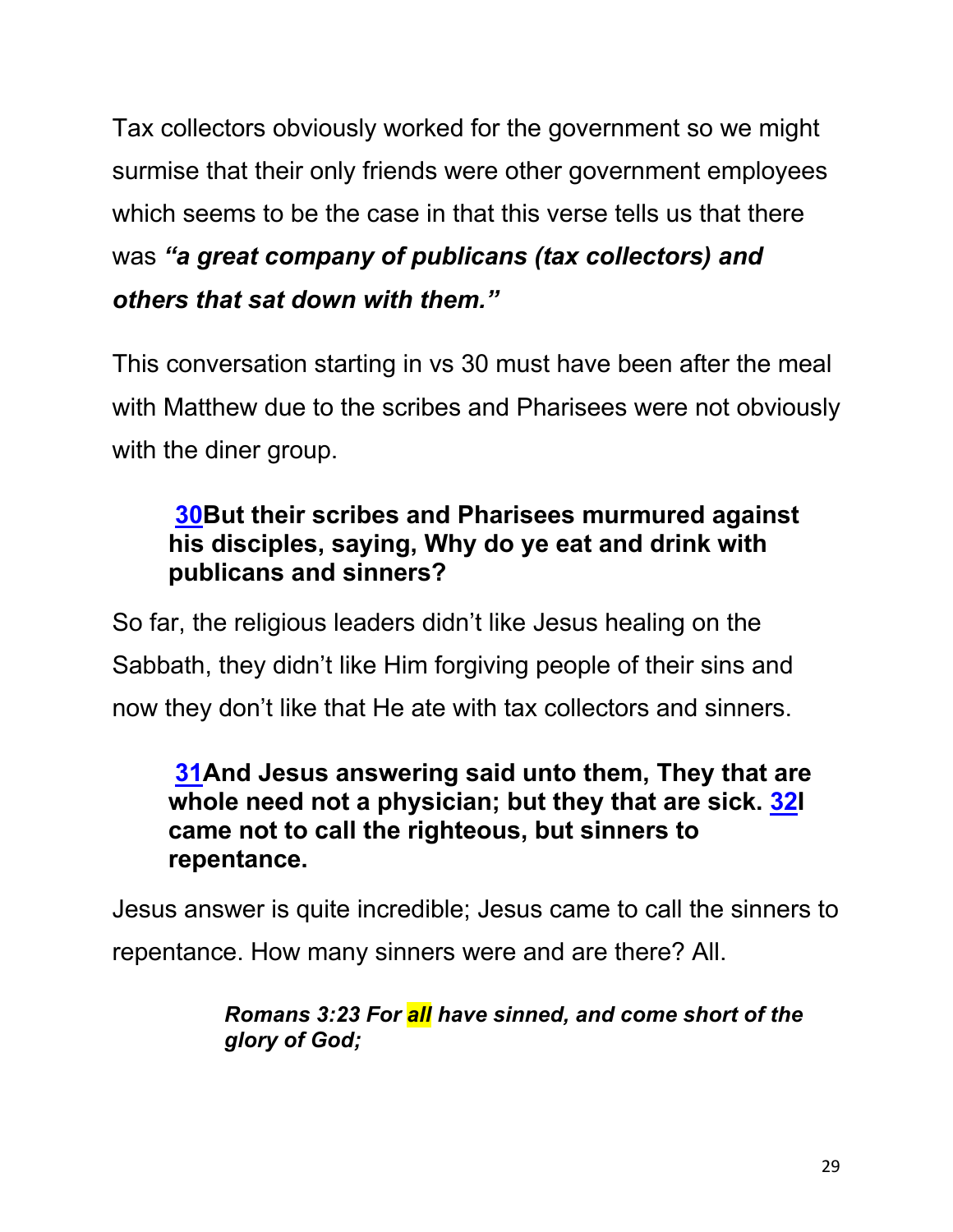Interestingly that is the same number of people God wants to save: **ALL**. But unfortunately, few will come.

> *Matthew 7:13 Enter ye in at the strait gate: for wide is the gate, and broad is the way, that leadeth to destruction, and many there be which go in thereat: 14Because strait is the gate, and narrow is the way, which leadeth unto life, and few there be that find it.*

## **Jesus Questioned about Fasting**

**(Matthew 9:14-15; Mark 2:18-20)**

## **33And they said unto him, Why do the disciples of John fast often, and make prayers, and likewise** *the disciples* **of the Pharisees; but thine eat and drink?**

If we don't read this verse carefully, we might miss an important principal at work within humans. Jealousy, envy, covetousness. It perhaps was the one of the moving factors within the Jewish Religious leaders; they had the power over the people and now they were losing it to Jesus. If you read John 3 you will see this same jealousy from some of John the Baptist's disciples.

John in order to carry out his mission was an ascetic, rejecting any bodily comforts and living basically off the land and continuing to baptize in the area of Judea. Jesus disciples on the other hand were baptizing nearby in Judea and more people were going to Jesus than John. John's disciples questioned John about this,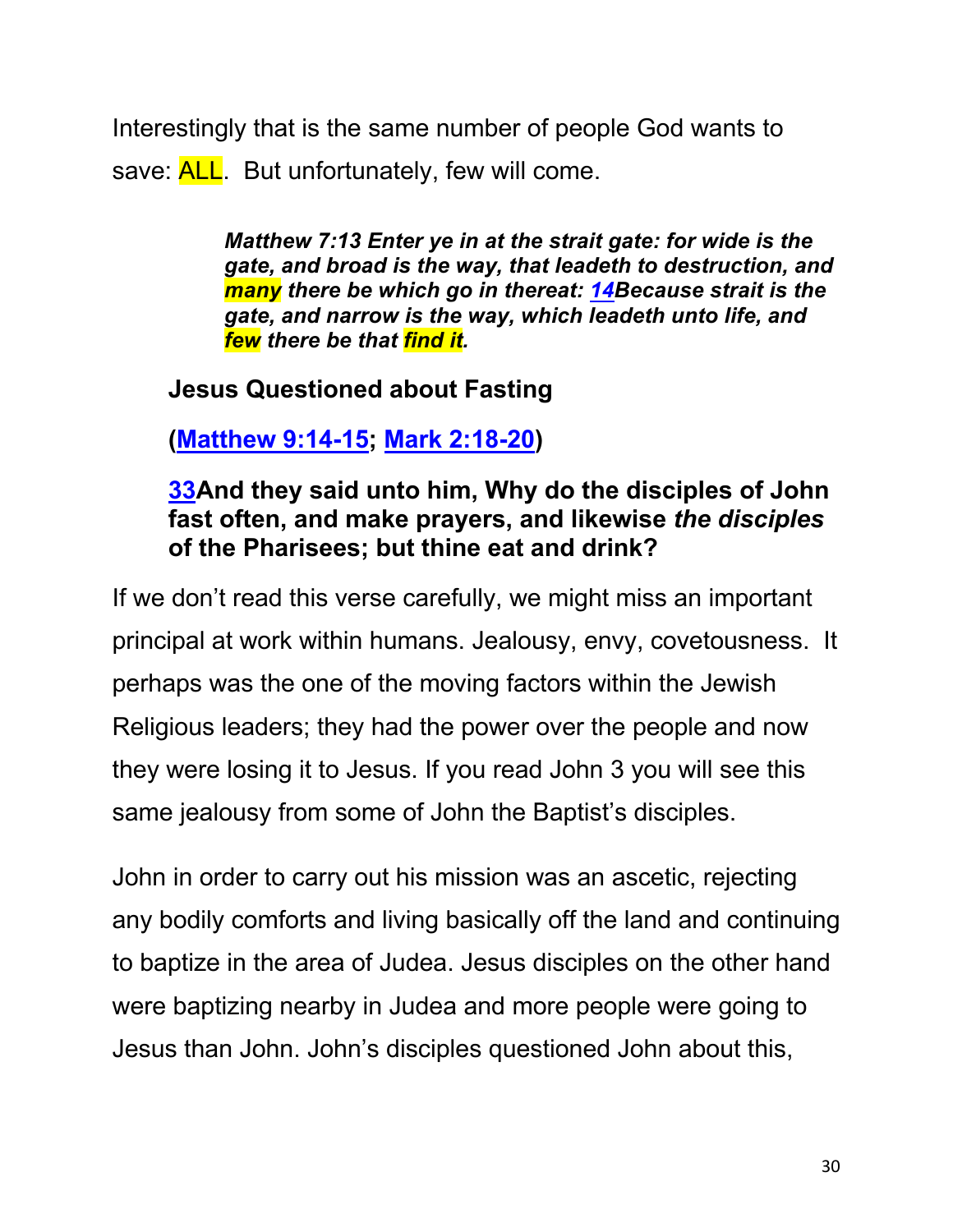and he told them that he needed to decline while Jesus needed to increase, and this was the way it was to be.

In the same way in this vs 33

#### *33And they said unto him, Why do the disciples of John fast often, and make prayers, and likewise the disciples of the Pharisees; but thine eat and drink?*

Some of John the Baptist disciples and disciples of the Pharisees seem to agree on these charges of opulence and gluttony in comparison to their own lives of asceticism.

In John 3 we read a similar response to what Christ is going to say in response to this question of eating with sinners etc. Remember this is about John the Baptist's disciples not of John the Baptist nor of John the disciple of Jesus.

> *John 3 25Then there arose a question between some of John's disciples and the Jews about purifying. 26And they came unto John, and said unto him, Rabbi, he that was with thee beyond Jordan, to whom thou barest witness, behold, the same baptizeth, and all men come to him. 27John answered and said, A man can receive nothing, except it be given him from heaven. 28Ye yourselves bear me witness, that I said, I am not the Christ, but that I am sent before him. 29He that hath the bride is the bridegroom: but the friend of the bridegroom, which standeth and heareth him, rejoiceth greatly because of the bridegroom's voice: this my joy therefore is fulfilled. 30He must increase, but I must decrease.*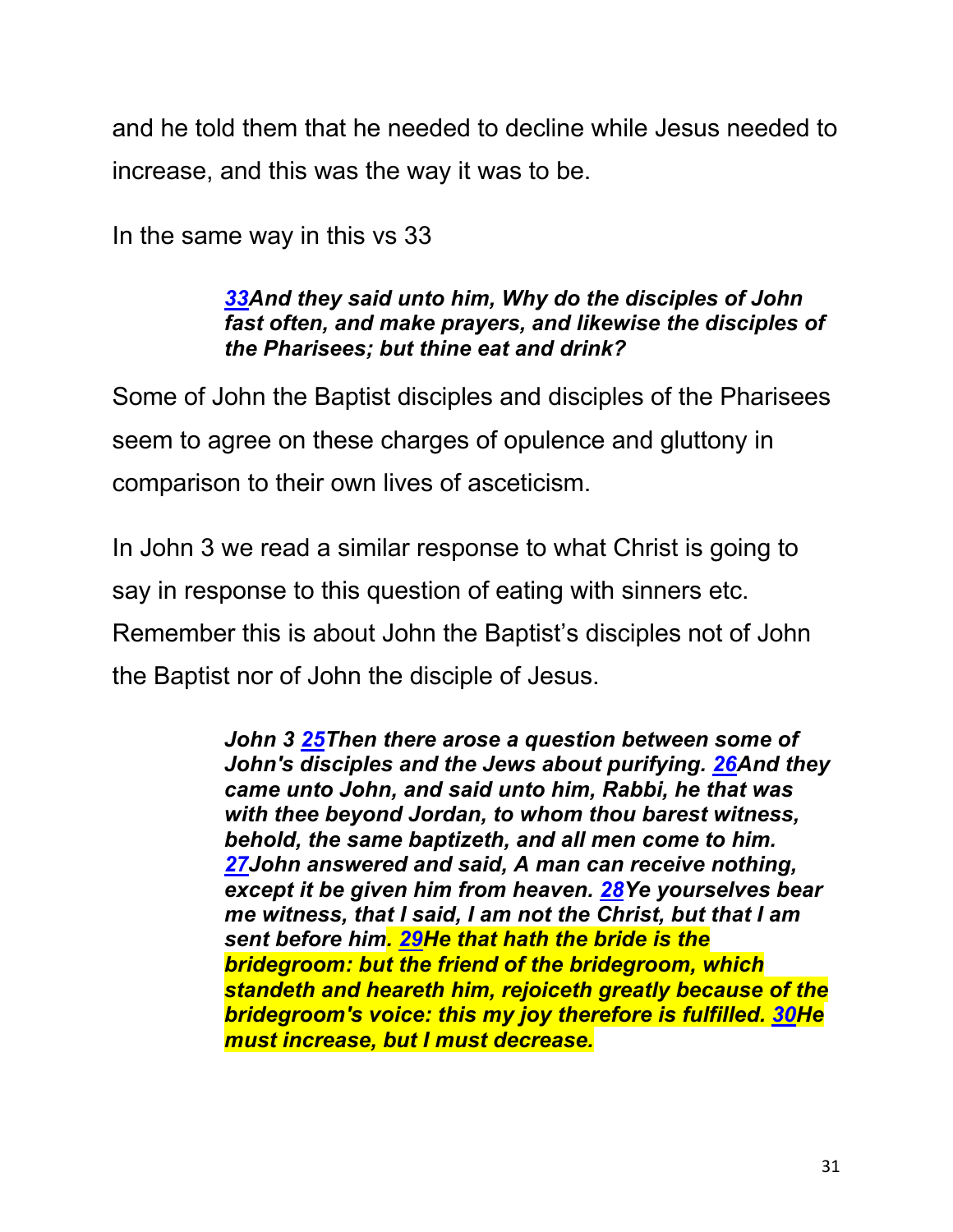**34And he said unto them, Can ye make the children of the bridechamber fast, while the bridegroom is with them? 35But the days will come, when the bridegroom shall be taken away from them, and then shall they fast in those days.**

Both John the Baptist and Christ make reference to a wedding in which the focal point is not the Bride but the Bridegroom. The point is that the focus at this point was not going to be about the Church which we know is the Bride of Christ, but about the Groom which is Christ and what must take place shortly. The thing that Jesus was alluding to was; the Bridegroom being taken away from His fellow groomsmen; the Crucifixion of Christ.

The analogy is that while the Bridegroom is still with you, you should eat and be marry, but when the Bridegroom is taken away that will be the time to fast.

Fasting is essentially the idea of denying the flesh of something that it constantly wants; food and through that denial seeking God's Will in our lives by concentrating; not on fleshly needs or desires but on Spiritual needs and desires that align with God.

### **The Patches and Wineskins**

**(Matthew 9:16-17; Mark 2:21-22)**

**36And he spake also a parable unto them; No man putteth a piece of a new garment upon an old; if**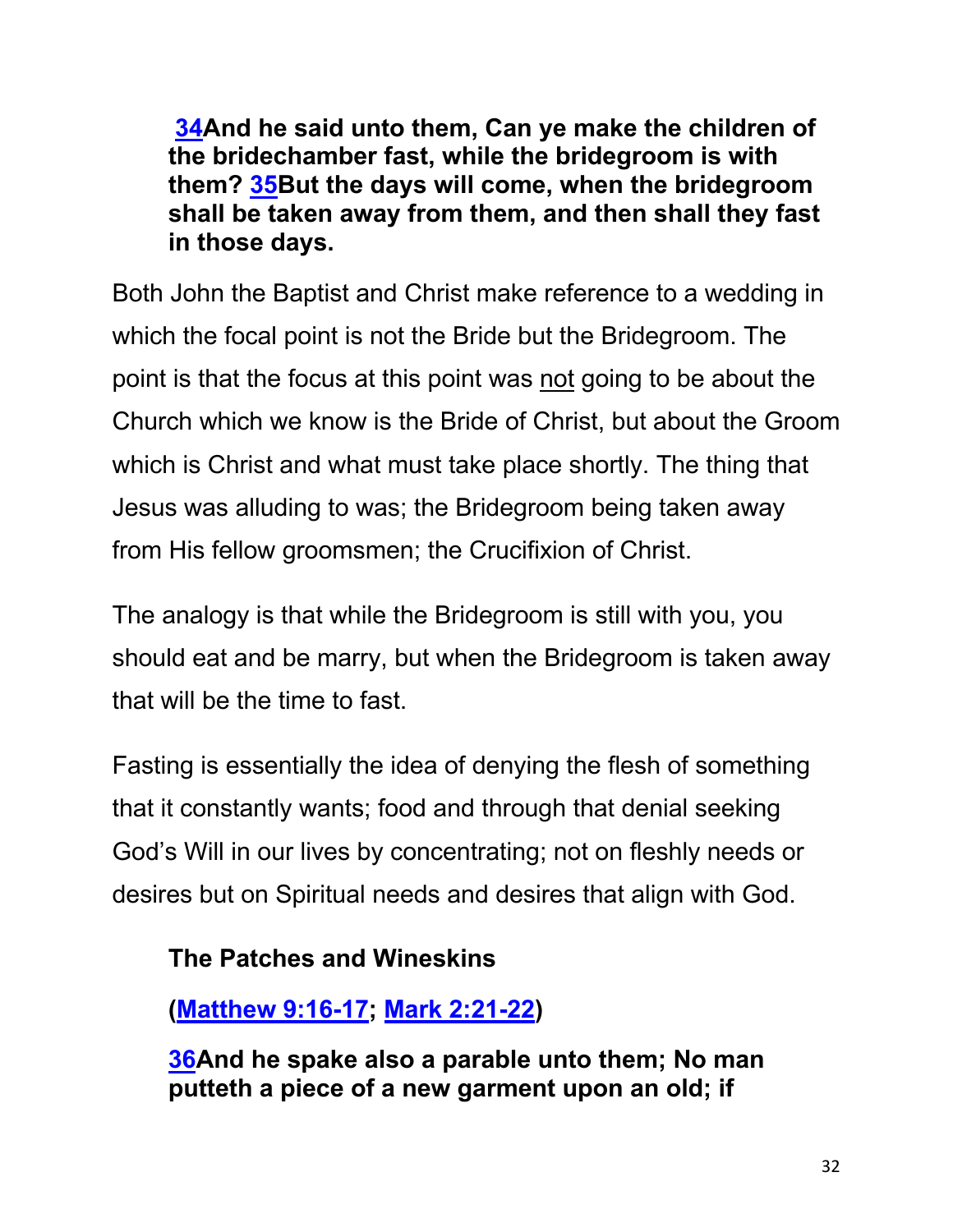### **otherwise, then both the new maketh a rent, and the piece that was** *taken* **out of the new agreeth not with the old.**

This parable is unique in the introduction of the New Covenant. It is well hidden in the parable but nonetheless it is there. Jesus was speaking to the rabies as the Old Covenant guards. They had taken the Old Covenant that was between God and Moses and thereby with the entire Hebrew Nation; and they added to the law with endless rules and regulations far beyond what God had ever intended.

Now Jesus was to bring a New Covenant and it would be foolish to simply sew in the New Covenant into the Old Covenant; they were not compatible in many ways. The Old Covenant was the Law and strict adherence to it was required but all men found out they could not live up to the Law; all were sinners and needed repeated sacrifices to again stand before God, but then only until they sinned again.

This New Covenant was to change everything about how God and man communed; it was to be through the Blood of the Son of God and only through that Blood. Jesus was using the analogy of the old cloth not being compatible with new cloth; the New Covenant.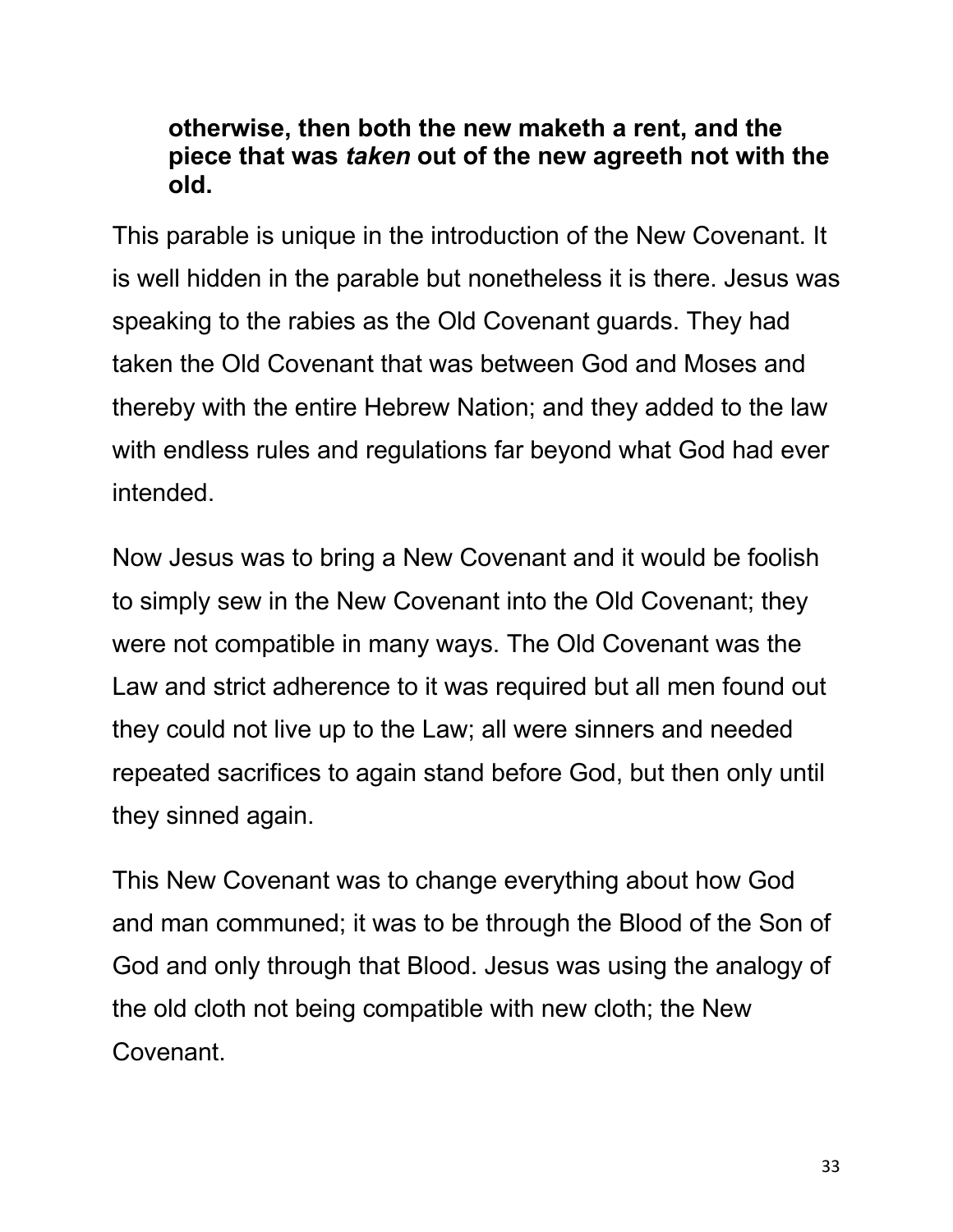## **37And no man putteth new wine into old bottles; else the new wine will burst the bottles, and be spilled, and the bottles shall perish.**

Jesus continued with the same parable but now using wine skins to describe the difference between the Old Covenant and the New Covenant.

### **38But new wine must be put into new bottles; and both are preserved. 39No man also having drunk old** *wine* **straightway desireth new: for he saith, The old is better.**

Jesus ends the analogy by comparing the taste of older wine with that of new wine and concludes that the old wine is the better for flavor for those that have always had the old wine.

He stipulates that for New Wine and Old Wine to survive they must be kept in their respective containers. The Old Covenant is the Law and must remain intact. The New Covenant is Love, Mercy and Grace and must be kept in its perspective of God's New Covenant with mankind; then both survive as they should. The Law is needed to show us how far short we fall from God's Will and the New Covenant shows us His Mercy, Grace and Love for us by sacrificing His Own Son, Jesus Christ that we might live.

The point is and is still valid today that if you are a Chevy lover then Fords are junk and vice versa. If your parents were liberals, you will likely be a liberal and the same for conservatives; not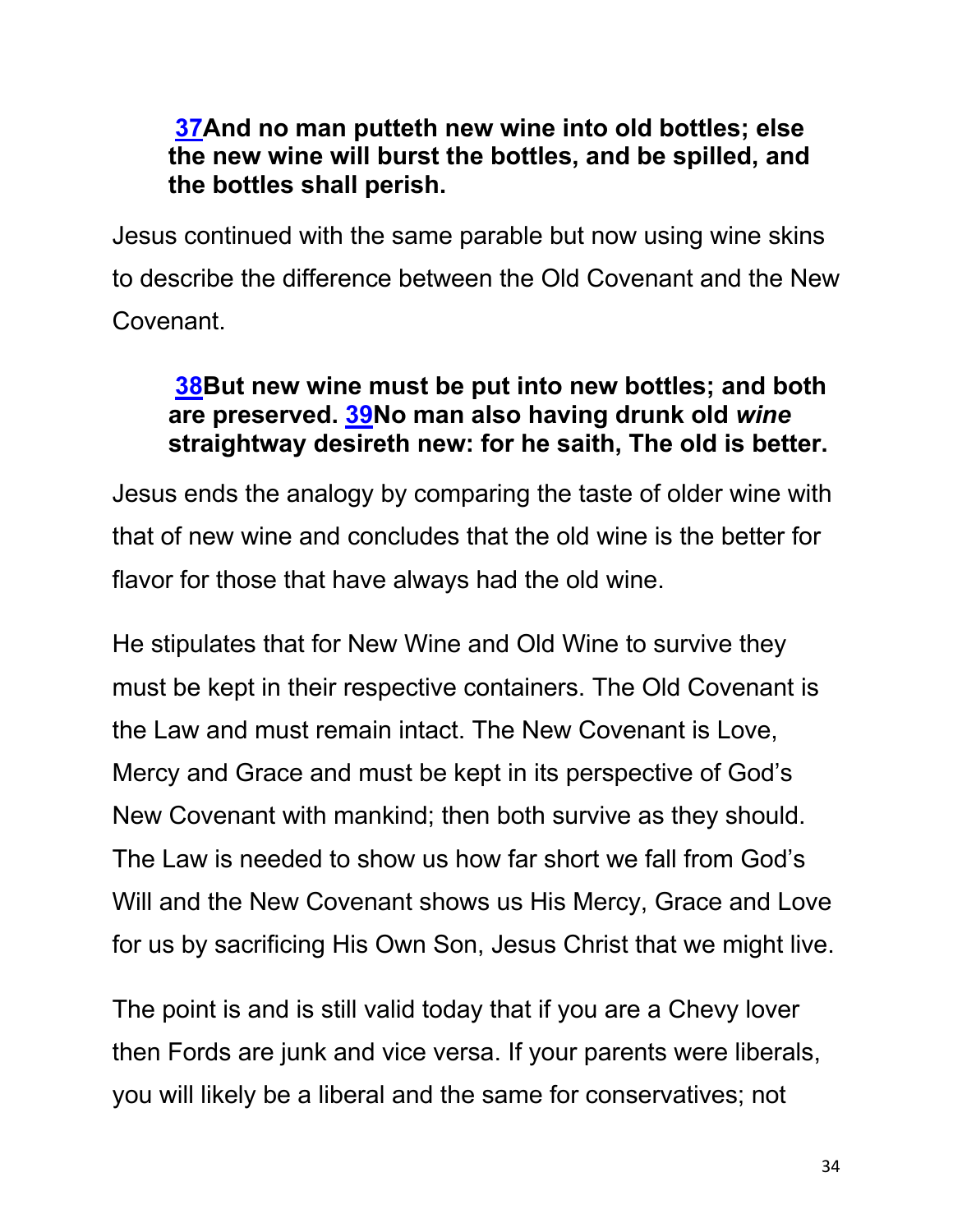100% true but most of the time it is close. In almost everything we encounter in life we have our likes and dislikes and we pass those onto our offspring.

These Jewish leaders had been schooled in the Old Covenant of the Law; they had walked it daily for their entire lives and Jesus is gently trying to invoke a new thought. Perhaps, just perhaps we should try this new wine and see what it is like.

Perhaps, just perhaps, God has sent us the Messiah and if we prayerfully and thoughtfully consider what this man Jesus is saying and what we see Him doing, this new wine (New Covenant) might just be what God wants us to have?

Jesus said He did not come to destroy the law but to fulfill the law.

#### *Matthew 5:17 Think not that I am come to destroy the law, or the prophets: I am not come to destroy, but to fulfil.*

The law specifically laid out sin and what the result of sin was = death.

#### *Romans 6:23 For the wages of sin is death; but the gift of God is eternal life through Jesus Christ our Lord.*

How would Jesus fulfill the law?

By walking faithfully in all aspects of the law He became the flawless sacrifice that the Law required for sin. Unlike all the